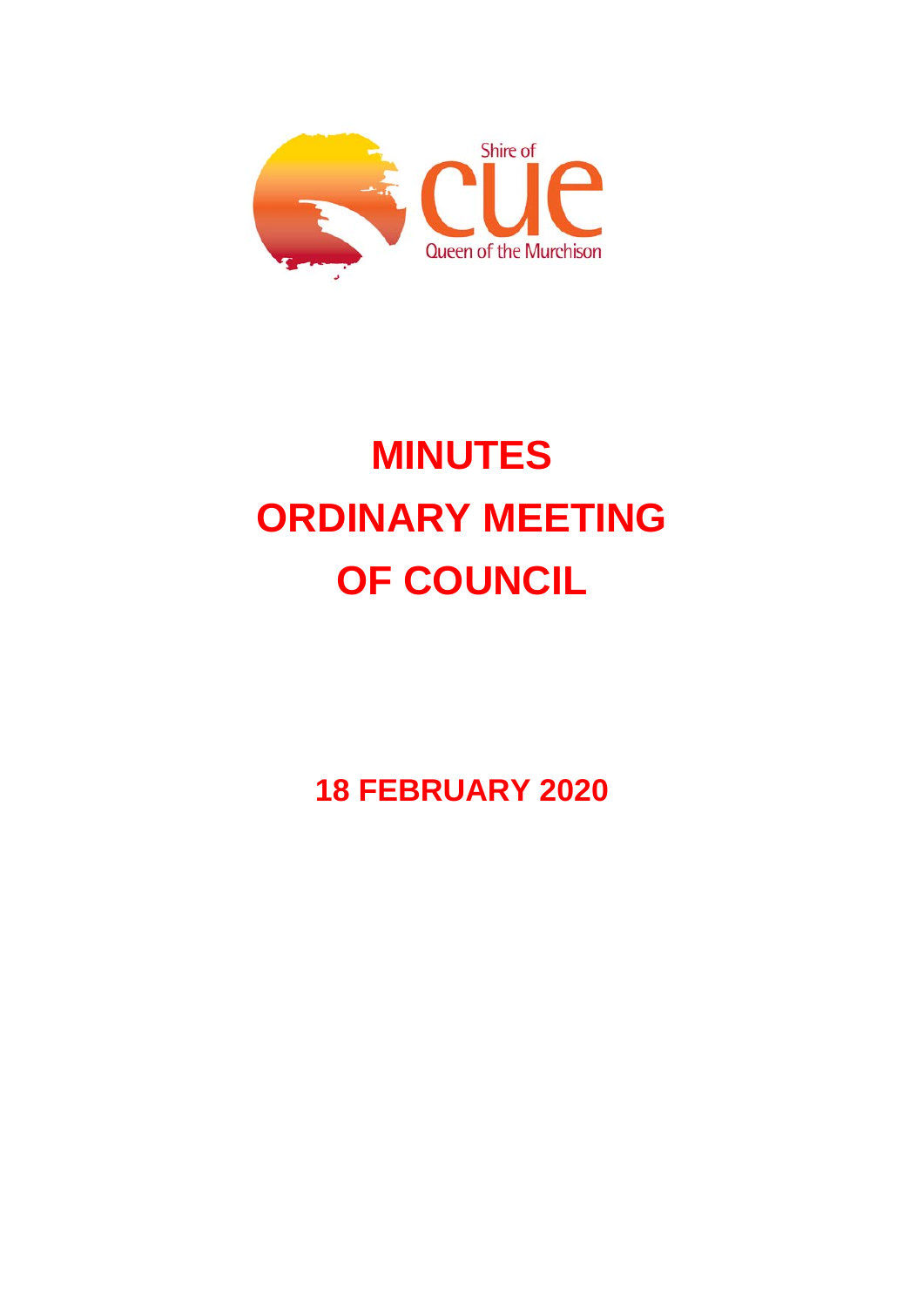# SHIRE OF CUE Ordinary Council Meeting **MINUTES**

|      | Held in the Council Chambers, 73 Austin Street Cue on<br>Tuesday 18 February 2020 commencing at 6:30pm |  |
|------|--------------------------------------------------------------------------------------------------------|--|
| 1.   |                                                                                                        |  |
| 2.   |                                                                                                        |  |
| 3.   |                                                                                                        |  |
| 4.   |                                                                                                        |  |
| 5.   |                                                                                                        |  |
| 6.   |                                                                                                        |  |
| 7.   |                                                                                                        |  |
| 8.   |                                                                                                        |  |
| 9.   |                                                                                                        |  |
| 10.  |                                                                                                        |  |
| 10.1 |                                                                                                        |  |
| 10.2 |                                                                                                        |  |
| 10.3 |                                                                                                        |  |
| 10.4 |                                                                                                        |  |
| 10.5 | <b>ASSIGNMENT OF LEASE - PART LOT 641 ROBINSON STREET  19</b>                                          |  |
| 10.6 | SHIRE OF MEEKATHARRA WITHDRAWAL FROM MRVC  23                                                          |  |
| 10.7 |                                                                                                        |  |
| 11.  | <b>MOTIONS BY MEMBERS OF WHICH PREVIOUS NOTICE HAS BEEN</b>                                            |  |
| 12   | <b>MOTIONS FOR CONSIDERATION AT THE NEXT MEETING  30</b>                                               |  |
| 13.  |                                                                                                        |  |
| 14   | <b>MATTERS FOR WHICH THE MEETING MAY BE CLOSED  30</b>                                                 |  |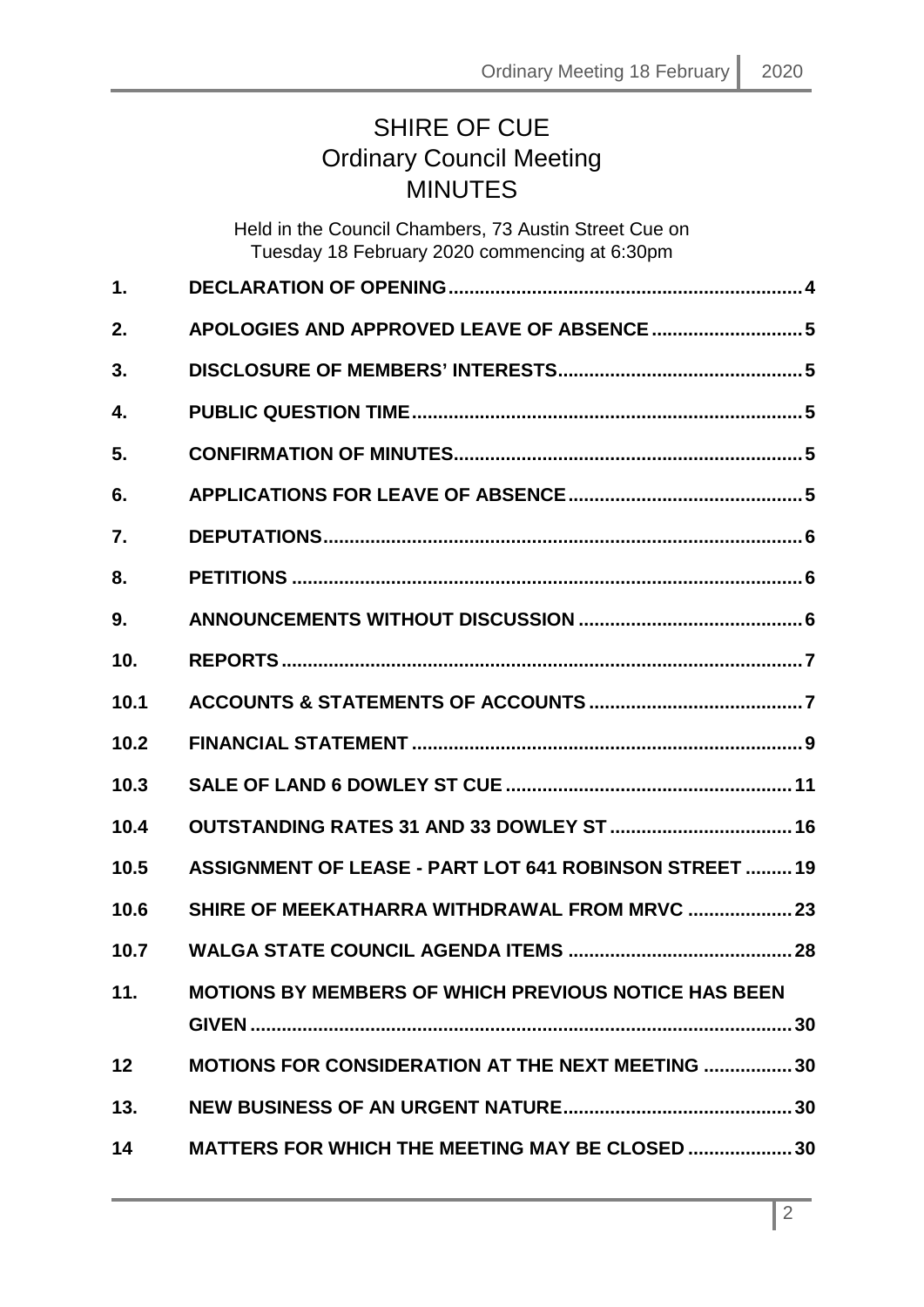| 15 | CLOSUDE |
|----|---------|
|    |         |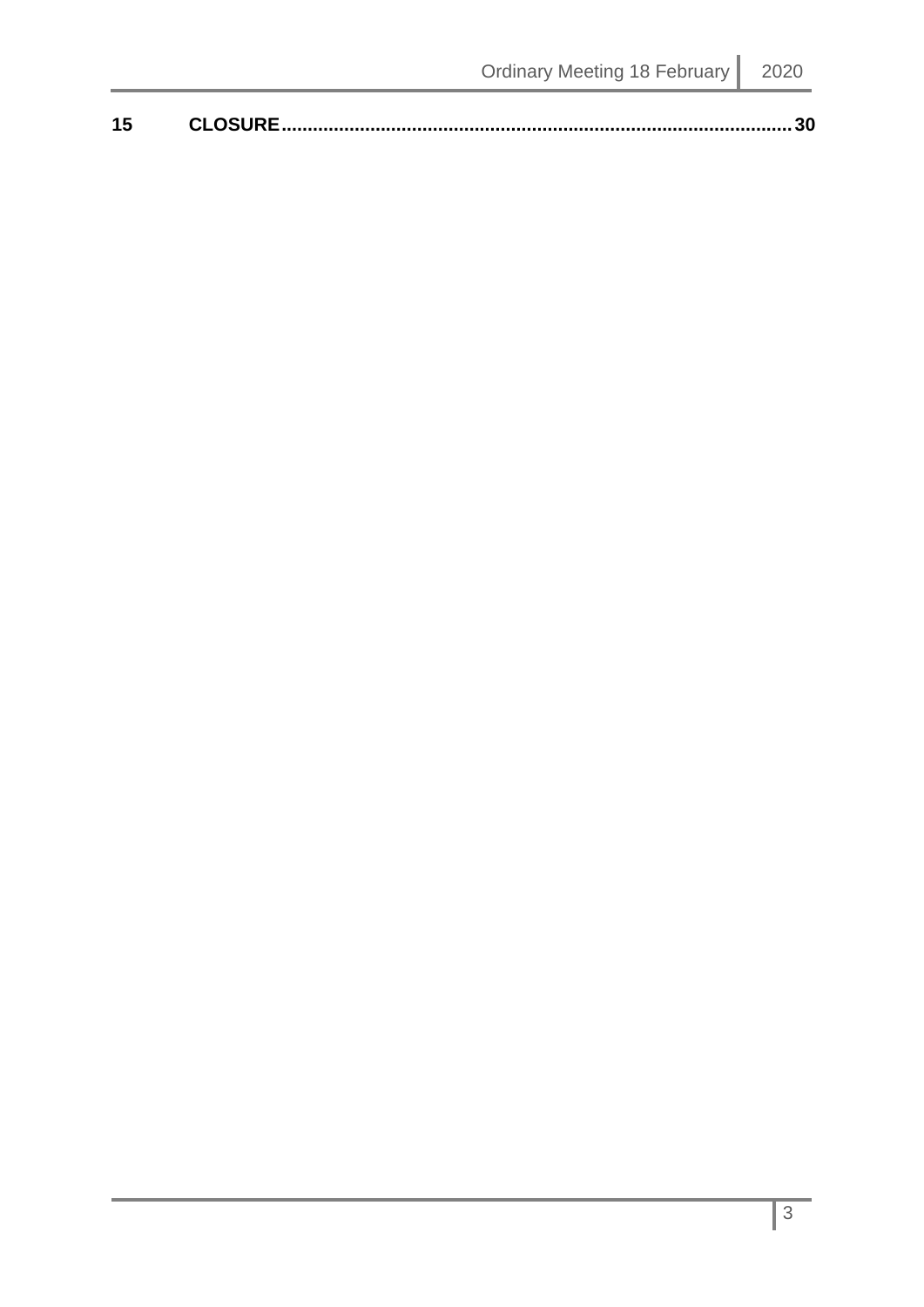# <span id="page-3-0"></span>**1. DECLARATION OF OPENING**

The Presiding Member welcomed those present and read the following disclaimer:

*No responsibility whatsoever is implied or accepted by the Shire of Cue for any act, omission or statement or intimation occurring during this Meeting.*

*It is strongly advised that persons do not act on what is heard at this Meeting and should only rely on written confirmation of council's decision, which will be provided within fourteen (14) days of this Meeting.*

### **PRESENT**:

Councillor Ross Pigdon, Shire President

Councillor Les Price, Deputy Shire President

Councillor Ian Dennis

Councillor Ron Hogben

Councillor Leonie Fitzpatrick

Councillor Fred Spindler

Councillor Liz Houghton

#### **STAFF:**

Mr Rob Madson, Chief Executive Officer

Mr Richard Towell, Deputy Chief Executive Officer

Mrs Janelle Duncan, Executive Assistant

#### **GALLERY:**

Mr Shawn Barnes

Mr Peter Tegg

Mr Neil Hartley

Mr Davyd Hooper

Ms Melanie Fraser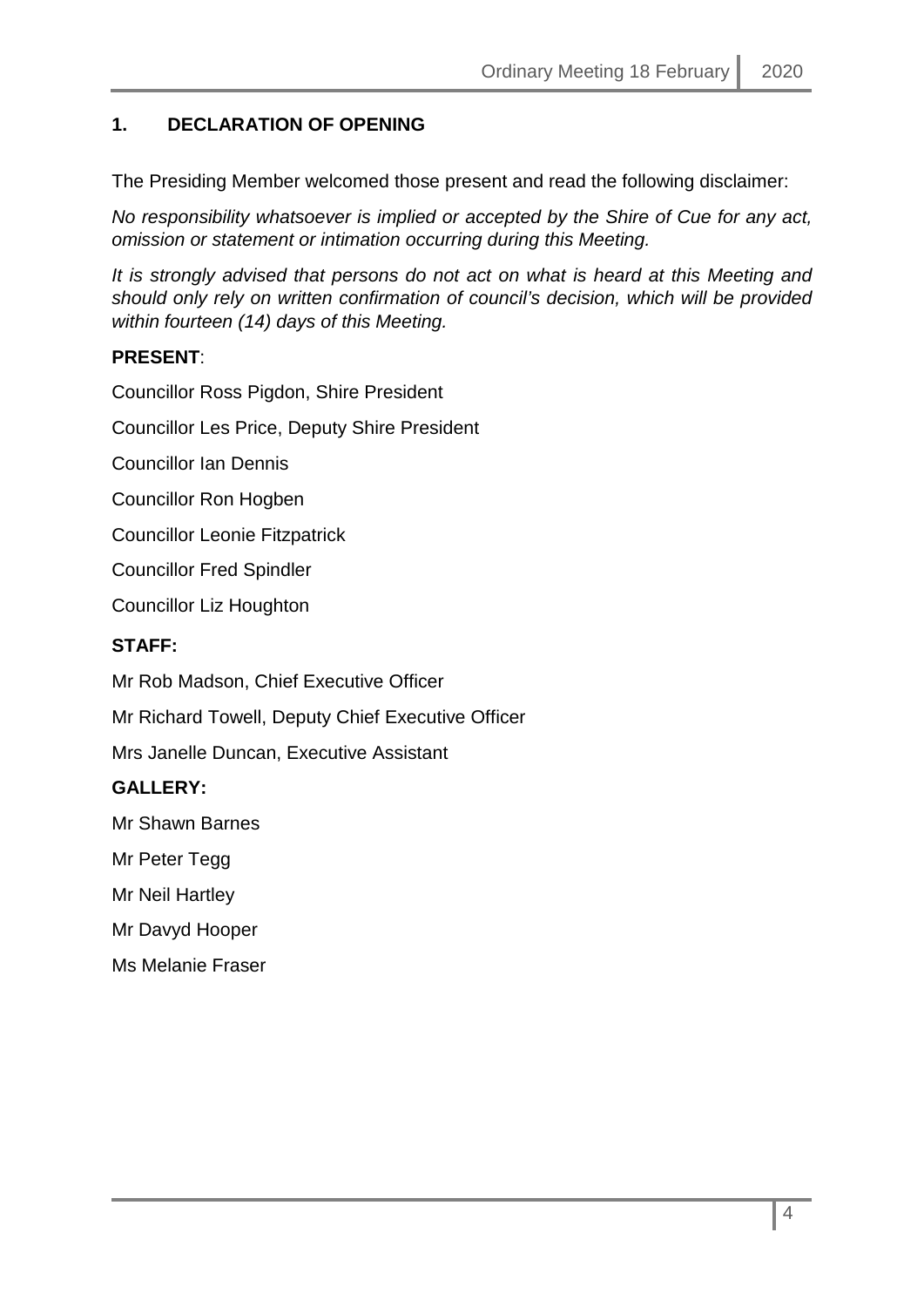# <span id="page-4-0"></span>**2. APOLOGIES AND APPROVED LEAVE OF ABSENCE**

Nil

# <span id="page-4-1"></span>**3. DISCLOSURE OF MEMBERS' INTERESTS**

Nil

# <span id="page-4-2"></span>**4. PUBLIC QUESTION TIME**

Mr Davyd Hooper, Cue Roadhouse, Austin St Cue

Q1. Following up an email sent to the CEO 11/9/19, expressing an interest in building a tourist attraction on land owned by Mr Hooper. Wondering if the Shire would support it?

A1. The CEO invited Mr Hooper to call him tomorrow to further discuss the idea.

Q2. With regards to an email sent to the Project Officer regarding QFest road closure, may we please have a copy of the traffic management plan to show what the diversions will be?

A2. The CEO explained the QFest is still in the planning stage. The traffic management plan will be finalised closer to the date, if the event goes ahead.

### <span id="page-4-3"></span>**5. CONFIRMATION OF MINUTES**

*Council Decision:01022020* **Voting Requirement:** Simple Majority

**MOVED: Cr Spindler SECONDED: Cr Hogben**

That the Minutes of the Ordinary Meeting of 17 December 2019 are confirmed as a true and correct record of the meeting.

**CARRIED:7/0**

*Council Decision:02022020* **Voting Requirement:** Simple Majority

**MOVED: Cr Houghton SECONDED: Cr Spindler**

That the Minutes of the Special Meeting of 21 January 2020 are confirmed as a true and correct record of the meeting.

**CARRIED:5/2**

**AGAINST: CR FITZPATRICK, CR HOUGHTON**

# <span id="page-4-4"></span>**6. APPLICATIONS FOR LEAVE OF ABSENCE**

Nil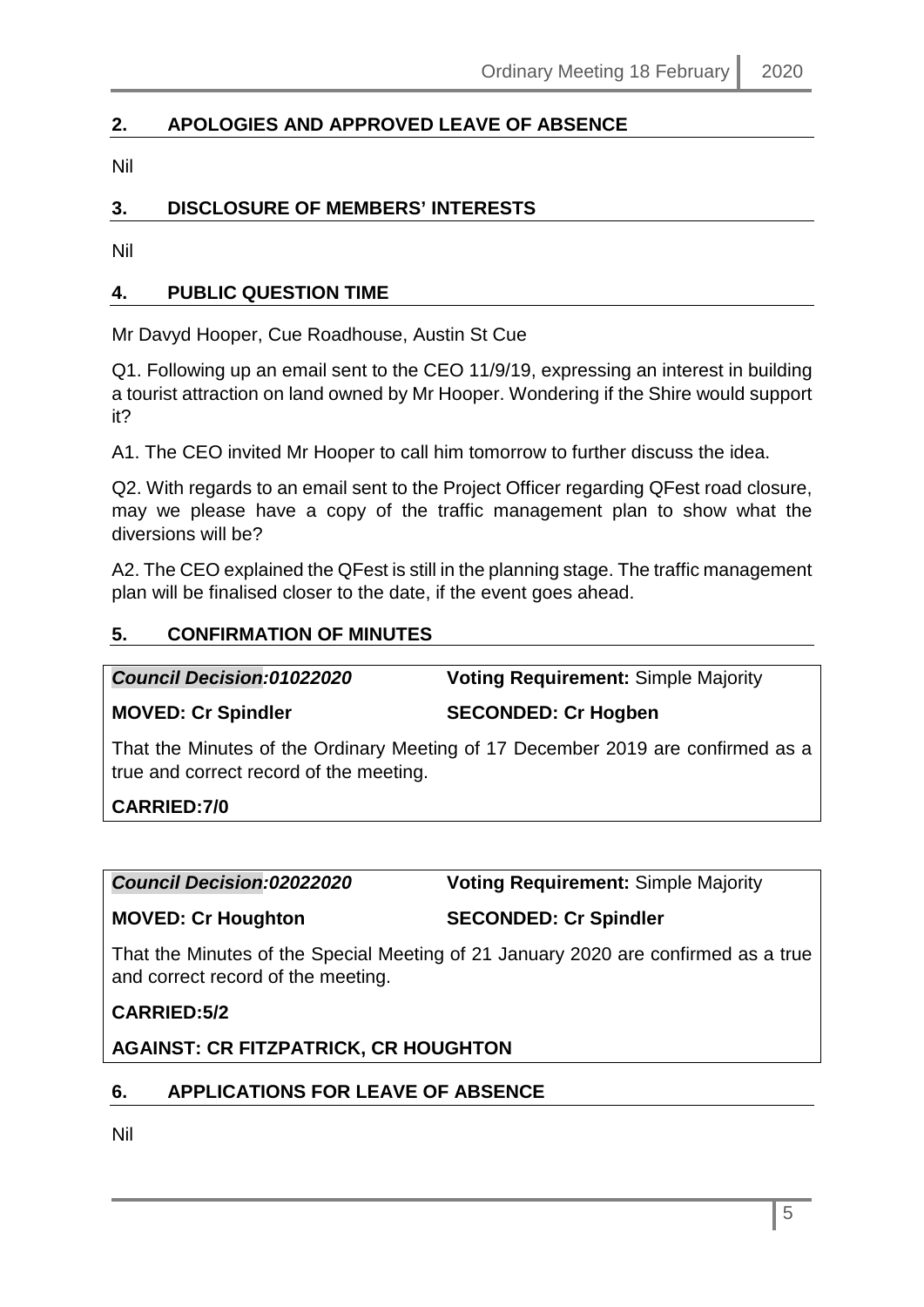# <span id="page-5-0"></span>**7. DEPUTATIONS**

Nil

# <span id="page-5-1"></span>**8. PETITIONS**

Nil

# <span id="page-5-2"></span>**9. ANNOUNCEMENTS WITHOUT DISCUSSION**

Nil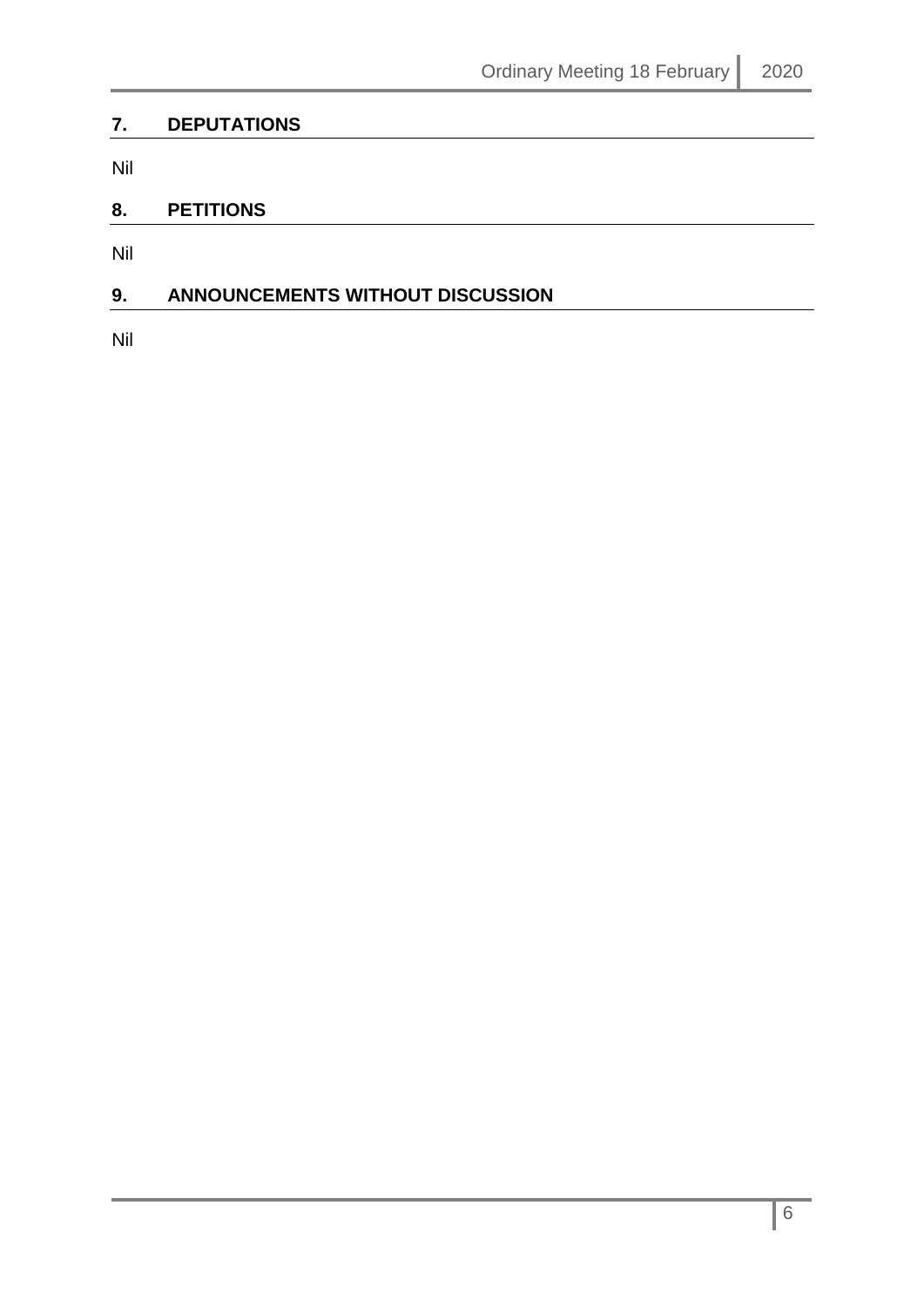# <span id="page-6-1"></span><span id="page-6-0"></span>**10. REPORTS**

# **10.1 ACCOUNTS & STATEMENTS OF ACCOUNTS**

| APPLICANT:                  | Shire of Cue                                    |
|-----------------------------|-------------------------------------------------|
| DISCLOSURE OF INTEREST: Nil |                                                 |
| AUTHOR:                     | Richard Towell – Deputy Chief Executive Officer |
| DATE:                       | 13 February 2020                                |

#### *Matters for Consideration:*

To receive the List of Accounts Due & Submitted to Ordinary Council Meeting on 18 February 2020 as attached – see *Appendix 1.*

#### *Background:*

The local government under its delegated authority to the CEO to make payments from the municipal and trust funds is required to prepare a list of accounts each month showing each account paid and presented to Council at the next ordinary Council meeting. The list of accounts prepared and presented to Council must form part of the minutes of that meeting.

#### *Comments:*

The list of accounts is for the month of December 2019 and January 2020.

#### *Statutory Environment:*

*Local Government (Financial Management Regulations) 1996 – Clause 13.*

#### *Policy Implications:*

Nil.

#### *Financial Implications:*

Nil.

*Strategic Implications:*

Nil.

*Consultation:*

Nil.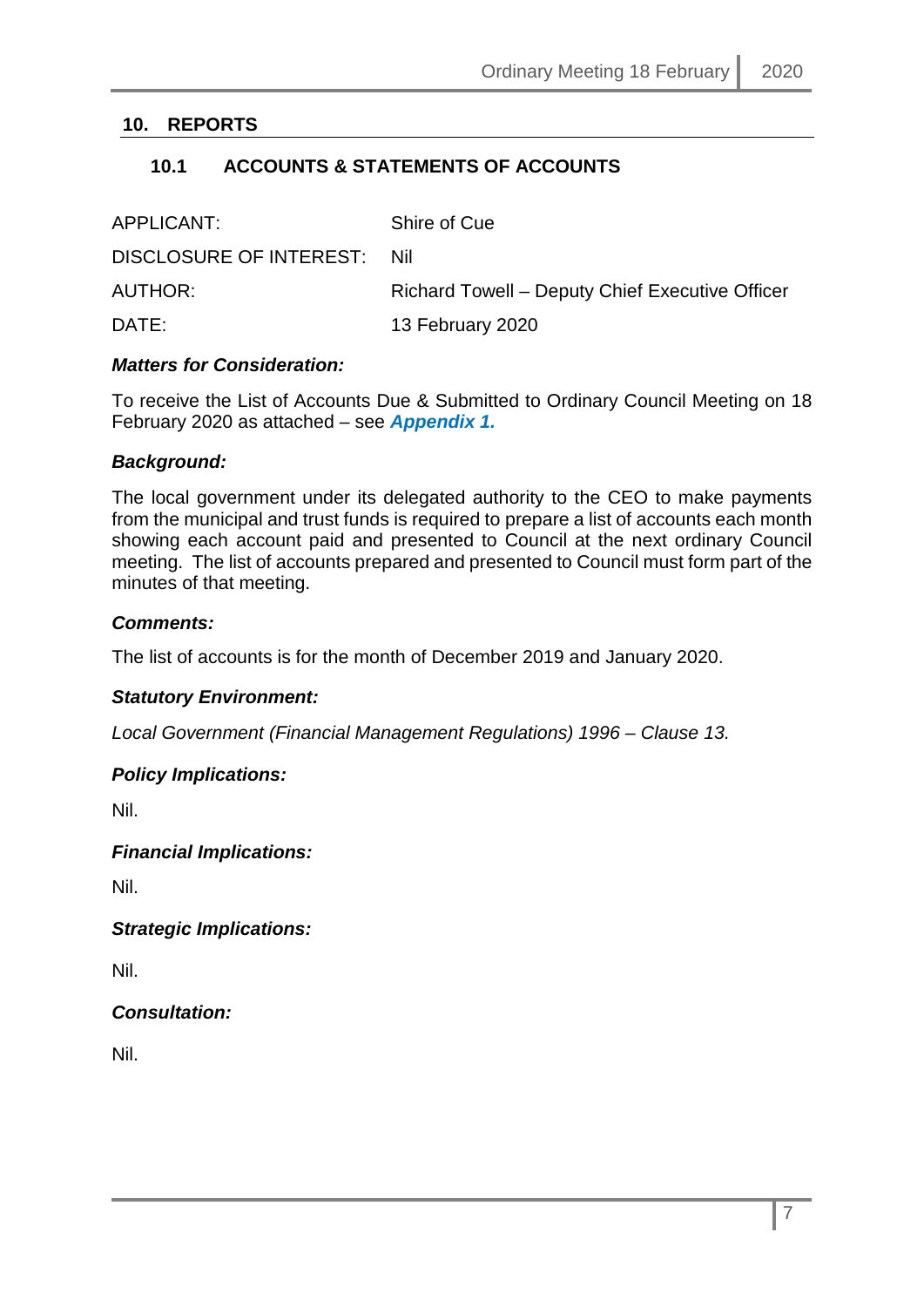# *Officer's Recommendation:* **Voting Requirement:** Simple Majority

*That Council endorse the payments for the period 1 December 2019 to 31 January 2020 as listed at Appendix 1, which have been made in accordance with delegated authority per LGA 1995 S5.42.*

| 7791 - 8179<br><b>Municipal Fund Bank</b><br>EFTs | \$465,053.77 |
|---------------------------------------------------|--------------|
| Direct Debit Fund Transfer                        | \$70,004.28  |
| Payroll                                           | \$245,366.87 |
| <b>BPAY</b>                                       | \$34,045.31  |
| \$<br>Cheques                                     |              |
| Total                                             | \$814,470.23 |

| <b>Council Decision:03022020</b>                                                                                                                                                                   | <b>Voting requirement: Simple Majority</b> |  |
|----------------------------------------------------------------------------------------------------------------------------------------------------------------------------------------------------|--------------------------------------------|--|
| <b>MOVED: Cr Dennis</b>                                                                                                                                                                            | <b>SECONDED: Cr Hogben</b>                 |  |
| That Council endorse the payments for the period 1 December 2019 to 31 January<br>2020 as listed at Appendix 1, which have been made in accordance with delegated<br>authority per LGA 1995 S5.42. |                                            |  |
| <b>Municipal Fund Bank</b><br><b>EFTs</b>                                                                                                                                                          | 7791 - 8179<br>\$465,053.77                |  |
| Direct Debit Fund Transfer                                                                                                                                                                         | \$70,004.28                                |  |
| Payroll                                                                                                                                                                                            | \$245,366.87                               |  |
| BPAY                                                                                                                                                                                               | \$34,045.31                                |  |
| Cheques                                                                                                                                                                                            | \$                                         |  |
| Total                                                                                                                                                                                              | \$814,470.23                               |  |
| <b>CARRIED:7/0</b>                                                                                                                                                                                 |                                            |  |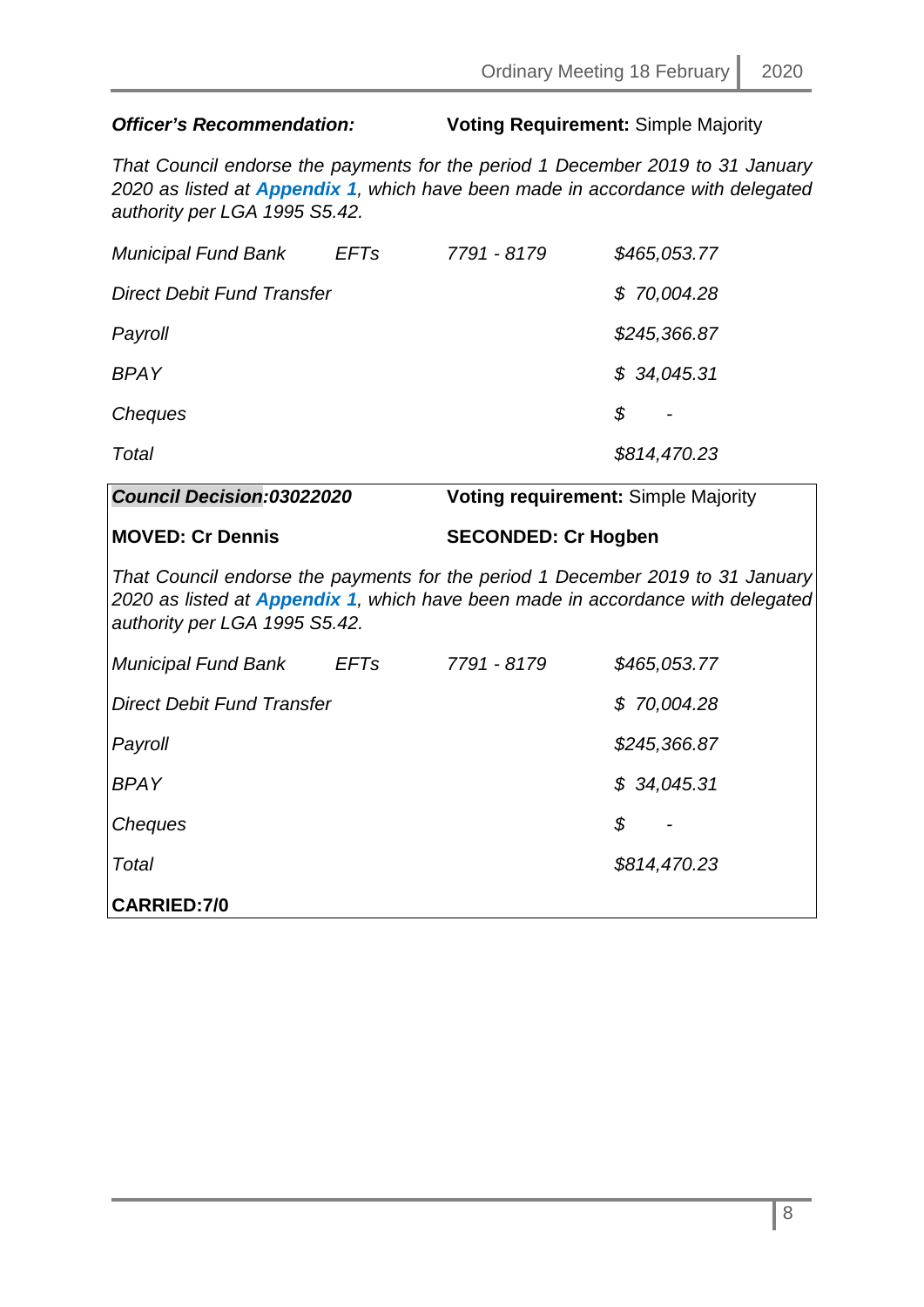# <span id="page-8-0"></span>**10.2 FINANCIAL STATEMENT**

| APPLICANT:                  | Shire of Cue                                    |
|-----------------------------|-------------------------------------------------|
| DISCLOSURE OF INTEREST: Nil |                                                 |
| <b>AUTHOR:</b>              | Richard Towell – Deputy Chief Executive Officer |
| DATE:                       | 13 February 2020                                |

#### *Matters for Consideration:*

The Statement of Financial Activity for the period ended 31 December 2019 and 31 January 2020 including the following reports:

- **Statement of Financial Activity**
- Significant Accounting Policies
- Graphical Representation Source Statement of Financial Activity
- Net Current Funding Position
- Cash and Investments
- **Major Variances**
- Budget Amendments
- **Receivables**
- Grants and Contributions
- Cash Backed Reserve
- Capital Disposals and Acquisitions
- Trust Fund

#### see *Appendix 2.*

#### *Background:*

Under the *Local Government (Financial Management Regulations 1996)*, a monthly Statement of Financial Activity must be submitted to an Ordinary Council meeting within 2 months after the end of the month to which the statement relates. The statement of financial activity is a complex document but presents a complete overview of the financial position of the local government at the end of each month. The Statement of Financial Activity for each month must be adopted by Council and form part of the minutes.

#### *Comments:*

The Statement of Financial Activity is for the months of December 2019 and January 2020.

#### *Statutory Environment:*

*Local Government (Financial Management Regulations) 1996 – Clause 14.*

#### *Policy Implications:*

Nil.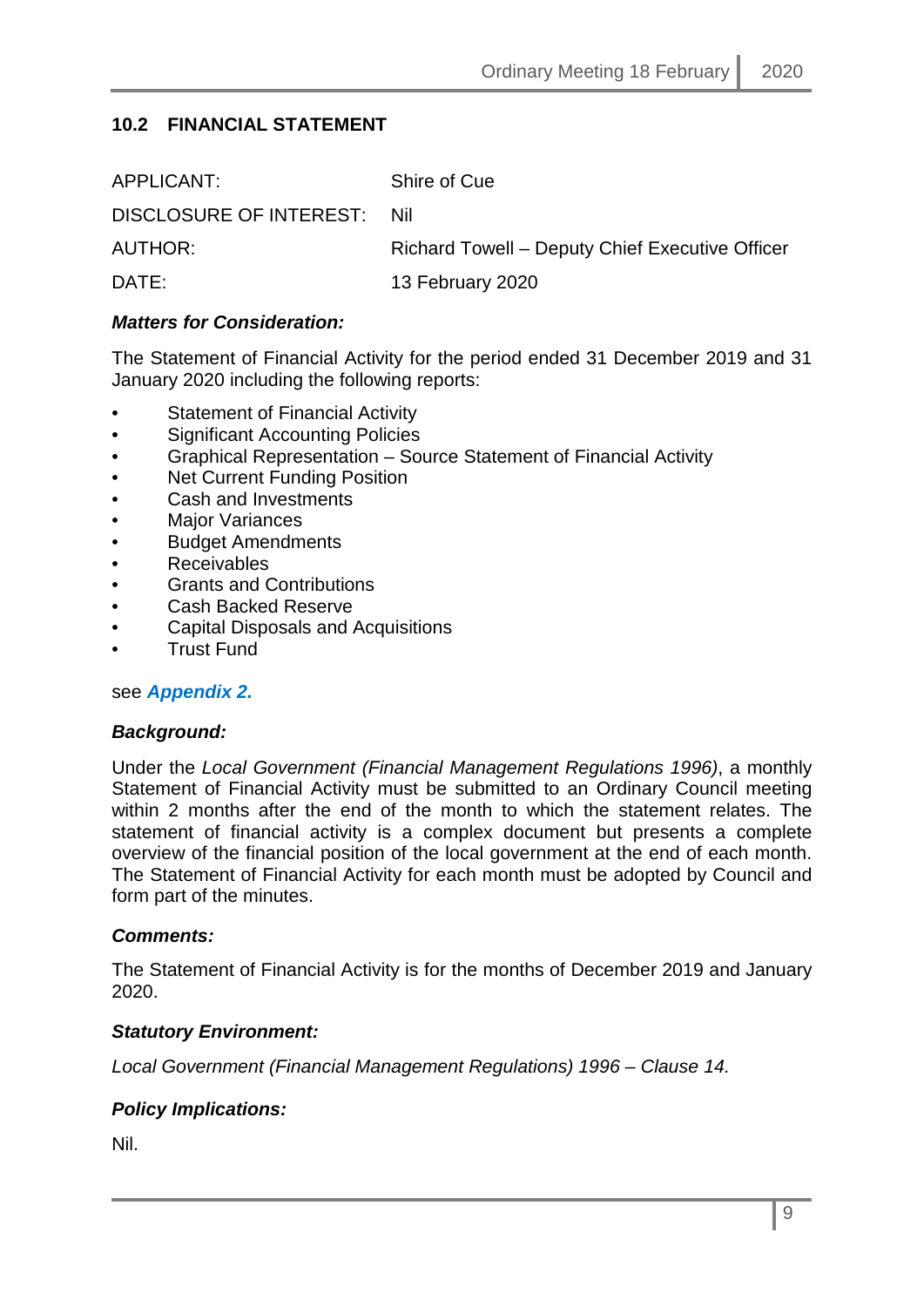# *Financial Implications:*

Nil.

*Strategic Implications:*

Nil.

# *Consultation:*

RSM Australia Pty Ltd.

# *Officer's Recommendation:* **Voting Requirement:** Simple Majority

*That Council receive the Financial Statements, prepared in accordance with the Local Government (Financial Management) Regulations, for the period ended 31 December 2019 and 31 January 2020, as presented at Appendix 2.*

*Council Decision:04022020* **Voting requirement:** Simple Majority

**MOVED: Cr Spindler SECONDED: Cr Price**

*That Council receive the Financial Statements, prepared in accordance with the Local Government (Financial Management) Regulations, for the period ended 31 December 2019 and 31 January 2020, as presented at Appendix 2.*

**CARRIED:6/1**

**AGAINST: CR FITZPATRICK**

*7.00pm Mr Peter Tegg left the chambers.*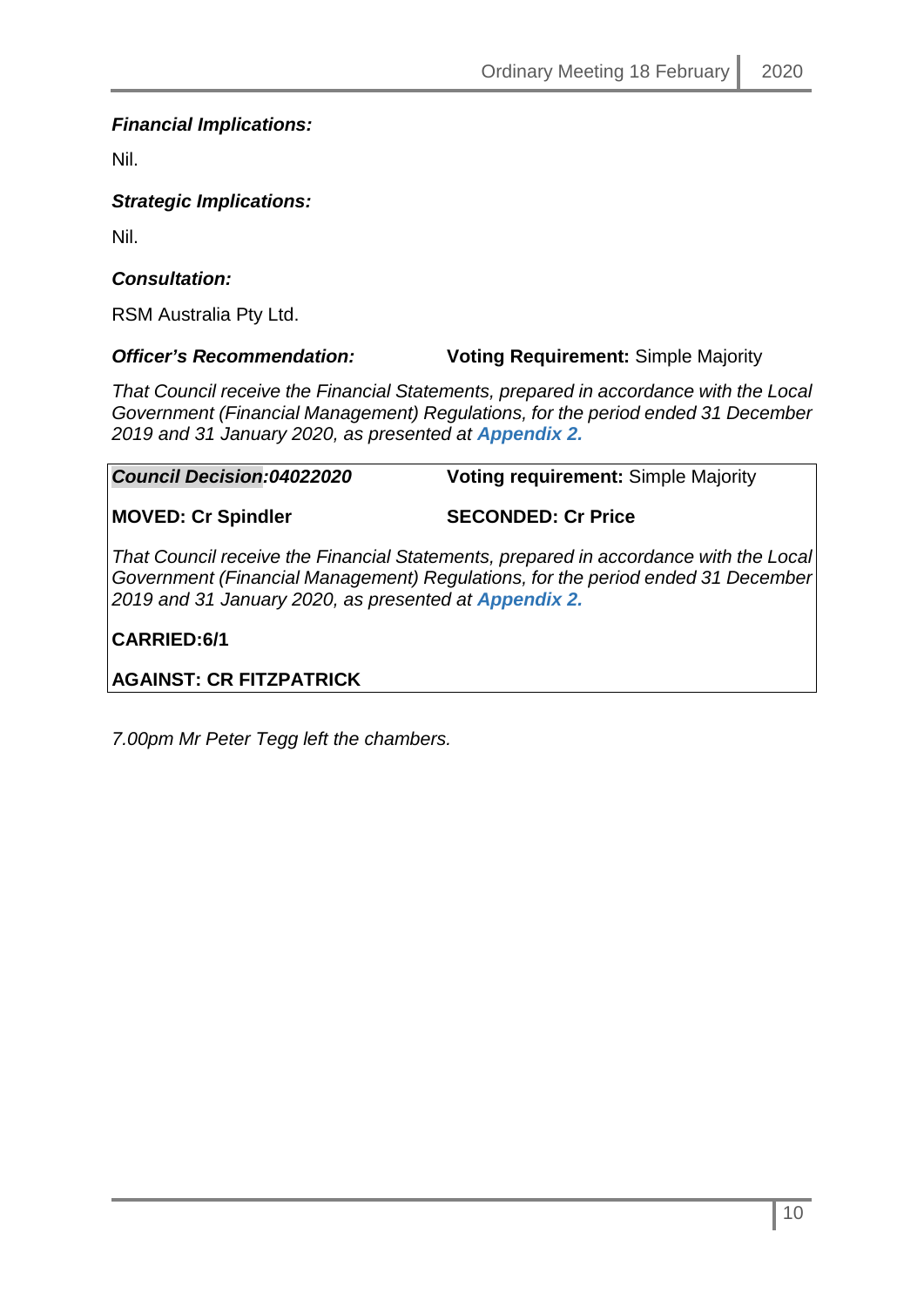# <span id="page-10-0"></span>**10.3 SALE OF LAND 6 DOWLEY ST CUE**

| APPLICANT:                  | Shire of Cue                                    |
|-----------------------------|-------------------------------------------------|
| DISCLOSURE OF INTEREST: Nil |                                                 |
| AUTHOR:                     | Richard Towell – Deputy Chief Executive Officer |
| DATE:                       | 13 February 2020                                |

#### *Matters for Consideration:*

Considering an offer made to purchase Lot 290, 6 Dowley St Cue for the sum of \$2,200.00

#### *Background:*

At the Ordinary meeting of Council held on 20 February 2018, Council resolved the following;

| <b>Council Decision: 08022018</b>                   | <b>Voting requirement: Absolute Majority</b>                                                                                                                                                                                                     |
|-----------------------------------------------------|--------------------------------------------------------------------------------------------------------------------------------------------------------------------------------------------------------------------------------------------------|
| <b>MOVED: CR SPINDLER</b>                           | <b>SECONDED: CR PRICE</b>                                                                                                                                                                                                                        |
| That Council:                                       |                                                                                                                                                                                                                                                  |
|                                                     | 1. Exercise the power of sale under section 6.64(1)(b) of the Local Government Act<br>1995 to proceed to a public auction for the property located at 6 Dowley Street, 27<br>Robinson Street, 41 Wittenoom Street and 52A Stewart St all of Cue. |
| Kinsella Street, in Cue and L66 Boyd Street, Reedy. | 2. Exercise the power to re-vest the land to the Crown under section 6.74 (1) of the<br>Local Government Act 1995 for the property located at 109 Austin Street and 44                                                                           |
| sale.                                               | 3. Should the public auction be unsuccessful then move to sell the property via private                                                                                                                                                          |
| to other costs associated with the original claim.  | 4. Any amount in excess of that required to clear the legal costs and rates be applied                                                                                                                                                           |
|                                                     | 5. In the case that the sale amount is insufficient to cover the rates arrears and legal<br>costs that the amount in excess of the rates arrears and legal costs be written off.                                                                 |
| 6. Authorise the CEO to finalise this transaction.  |                                                                                                                                                                                                                                                  |
| <b>CARRIED: 6/0</b>                                 |                                                                                                                                                                                                                                                  |

While this process has taken some time, the Shire has taken possession of the property at 6 Dowley St and it was put up for public auction on Saturday 23 November 2019, with no bids being placed for the property.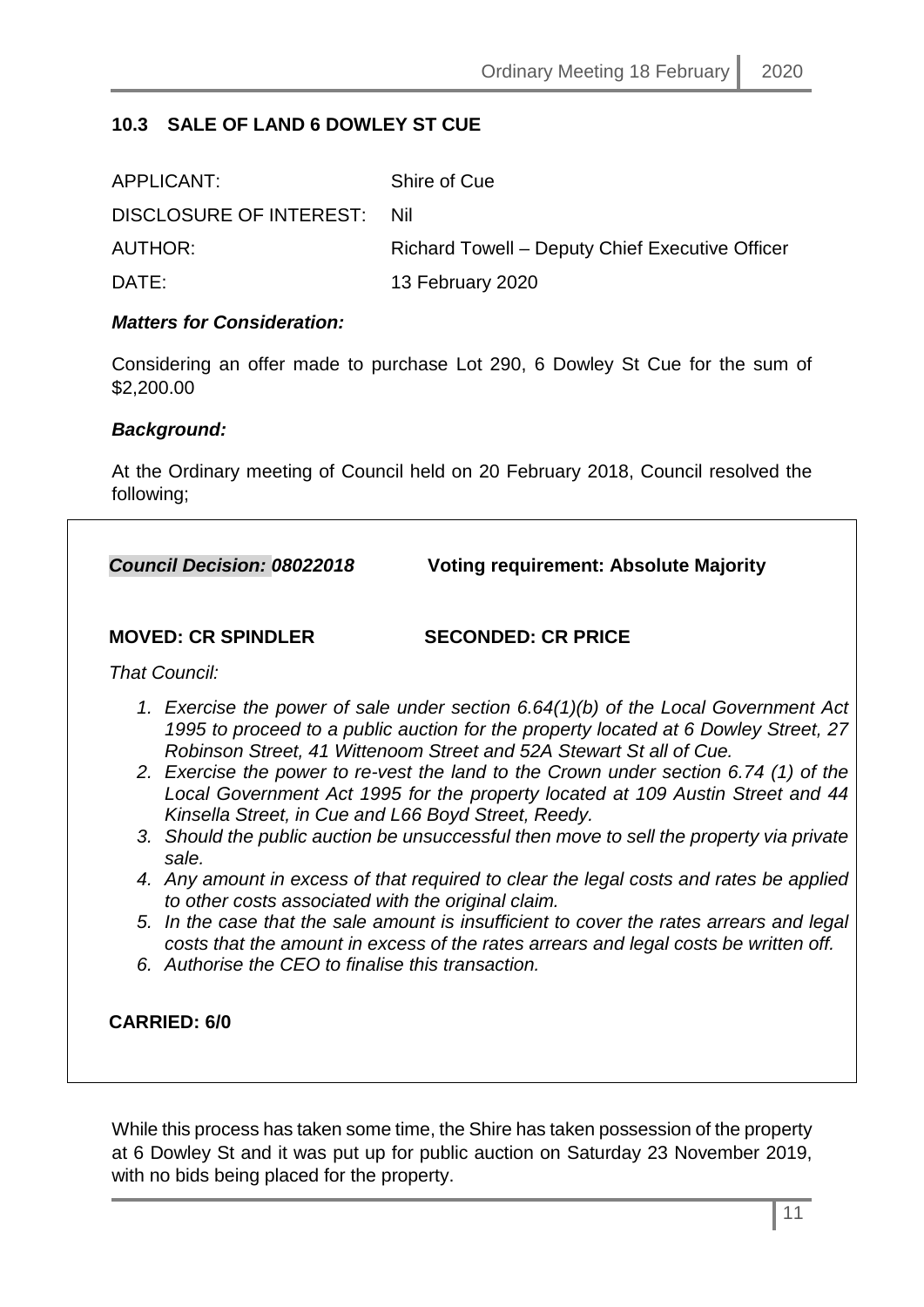The following list shows the current outstanding amount for the property.

| <b>Ref</b> | <b>Property</b>                                      | <b>Details</b>                   | Total<br>Outstanding |
|------------|------------------------------------------------------|----------------------------------|----------------------|
| A4941      | 6 (L290) Dowley Street,<br><b>Cue Alfred Quacker</b> | Vacant Land - Deceased<br>Estate | \$13,053.69          |

The Shire has received a written offer to purchase the property for two thousand two hundred dollars.

# *Comments:*

If Council accept the offer to sell the property, this provides some funds towards the outstanding rates and charges with the remaining amount being written off and the expectation that the property will be developed with a consistent rate payer in place.

The alternatives are for Council to continue to keep possession of the land until twelve months' time has elapsed from the auction date, at which time the local government can apply to have the land transferred to itself, or decline the offer pending a higher purchase price being offered.

Given the supply of vacant land in Cue and the lack of demand, the price offered for the property is a fair market price. It is the author's recommendation that Council accept the offer which will allow the closure of the long running deceased estate file for this property and potentially see another property developed in Cue.

#### *Statutory Environment:*

*Part 6, Division 6, sections 6.63 to 6.75 and Schedules 6.2 and 6.3 of the Local Government Act 1995 (the Act) and Part 5 of the Local Government (Financial Management) Regulations 1996 (FMR) regulations 72 to 78 and Forms 2 to 7.*

#### *6.64 . Actions to be taken*

*(1) If any rates or service charges which are due to a local government in respect of any rateable land have been unpaid for at least 3 years the local government may, in accordance with the appropriate provisions of this Subdivision take possession of the land and hold the land as against a person having an estate or interest in the land and —* 

- *(a) from time to time lease the land; or*
- *(b) sell the land; or*
- *(c) cause the land to be transferred to the Crown; or*
- *(d) cause the land to be transferred to itself.*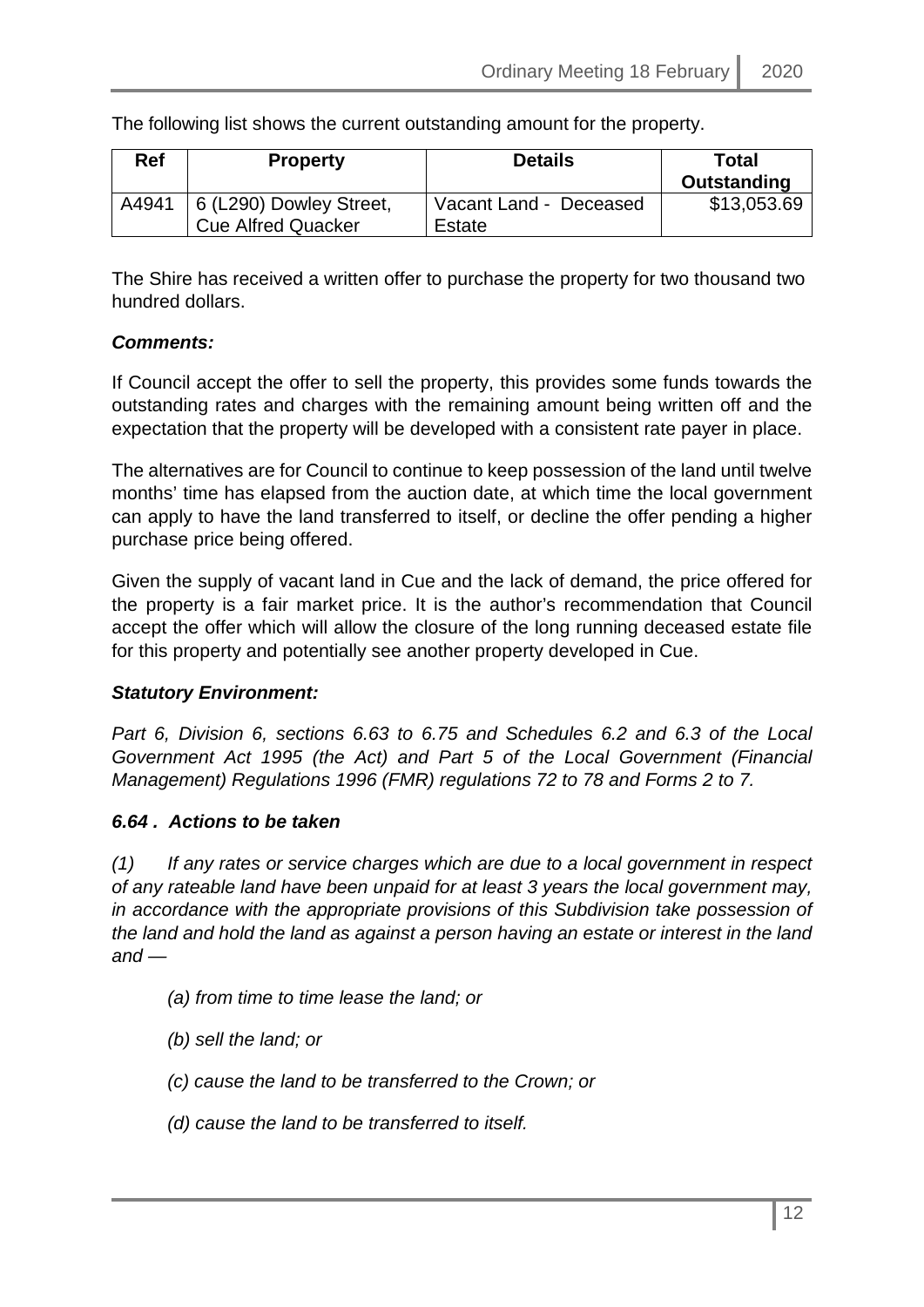*(2) On taking possession of any land under this section, the local government is to give to the owner of the land such notification as is prescribed and then to affix on a conspicuous part of the land a notice, in the form or substantially in the form prescribed.* 

*(3) Where payment of rates or service charges imposed in respect of any land is in arrears the local government has an interest in the land in respect of which it may lodge a caveat to preclude dealings in respect of the land, and may withdraw caveats so lodged by it.* 

# *6.71. Power to transfer land to Crown or to local government*

*(1) If under this Subdivision land is offered for sale but at the expiration of 12 months a contract for the sale of the land has not been entered into by the local government, it may by transfer, where the land is subject to the provisions of the Transfer of Land Act 1893, and by deed, where the land is not subject to the provisions of that Act, transfer or convey the estate in fee simple in the land to —*

*(a) the Crown in right of the State; or*

*(b) the local government.*

*(2) When a local government exercises the power referred to in subsection (1)(a) in relation to any land all encumbrances affecting the land are, by virtue of this section of no further force or effect against that land and the Registrar of Titles or the Registrar of Deeds and Transfers, as the case requires, is to give effect to this section.*

*(3) When exercising the power referred to in subsection (1)(b) the local government is required to pay the sum secured by, or payable under, a mortgage, lease, tenancy, encumbrance or charge in favour of the Crown in right of the State or a department, agency, or instrumentality of the Crown in right of the State.*

*(4) Schedule 6.3 has effect in relation to the exercise of the power referred to in subsection (1).*

# *6.73. Discharge of liability on sale of land*

*A sale of land by a local government or a transfer or conveyance of land to the Crown or a local government under this Subdivision discharges —*

*(a) the land; and*

*—*

*(b) the owners (present and past) of the land,*

*from any liability to the local government for rates, service charges or other money due to the local government which were, at the time of the sale, transfer or conveyance* 

*(c) secured by a charge over the land; or*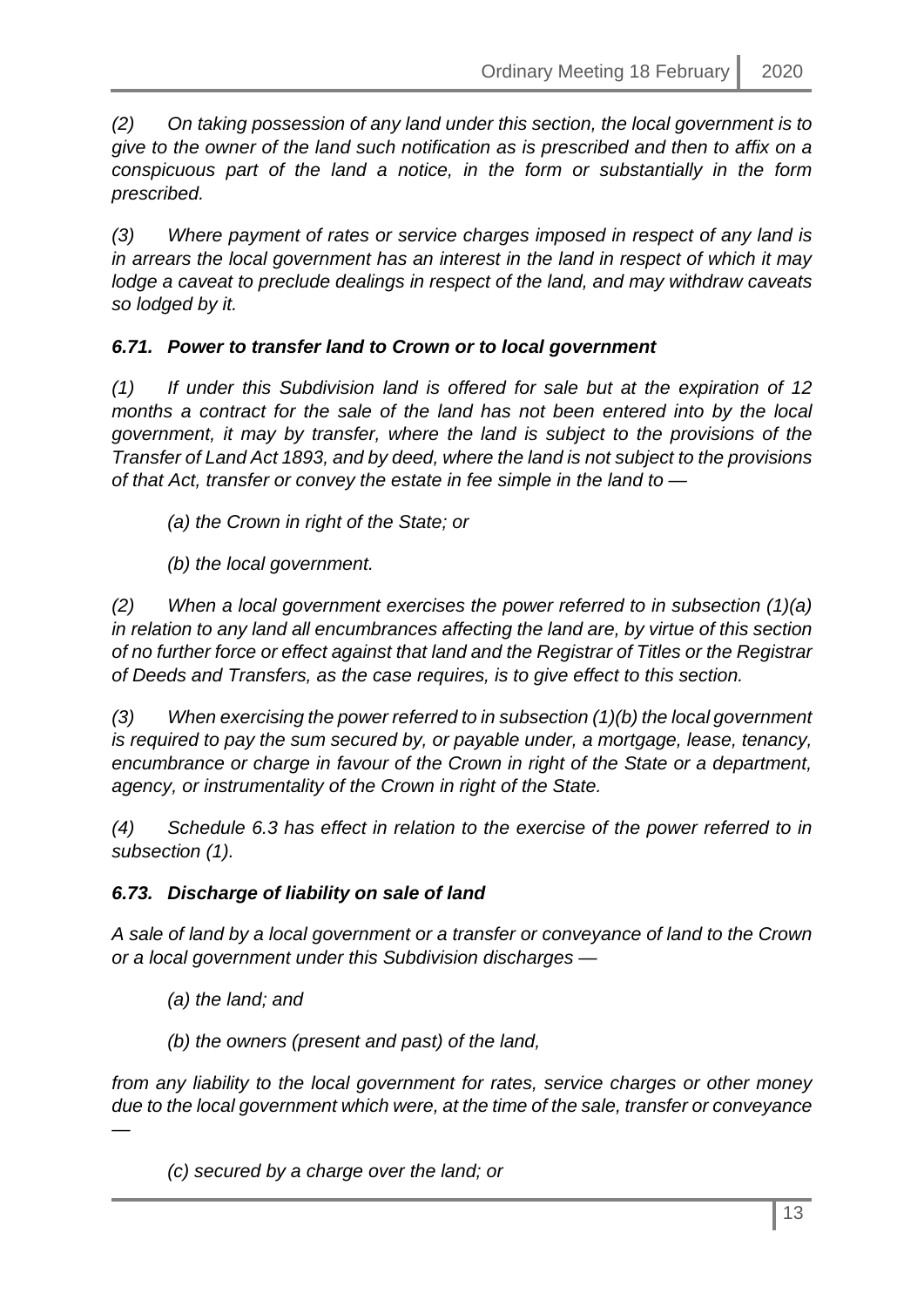*(d) otherwise recoverable, whether under this Act or another written law, by the local government in respect of the land.*

# *Policy Implications:*

*D.1 Debt Recovery – 2.2 Recovery of Rates Arrears*

# *Financial Implications:*

Once the property is sold under the Local Government Act 1995 provisions, all charges owed to the Shire will be discharged requiring the write-off of any amounts outstanding not covered by the sale price. Total combined charges owing against the property is currently \$13,053.69. Transfer fees and legal costs to complete the transaction are estimated at \$550.00 including GST, plus disbursements and Government charges.

#### *Strategic Implications:*

Nil

### *Consultation:*

CS Legal Rob Madson – Chief Executive Officer

*Officer's Recommendation:* **Voting Requirement:** Simple Majority

That Council:

Accept the offer to purchase Lot 290, 6 Dowley St Cue for the consideration of two thousand two hundred dollars.

And

Authorise the Shire President and Chief Executive Officer to finalise the transaction and apply the common seal if required.

*7.02pm Mrs Janelle Duncan left the chambers.*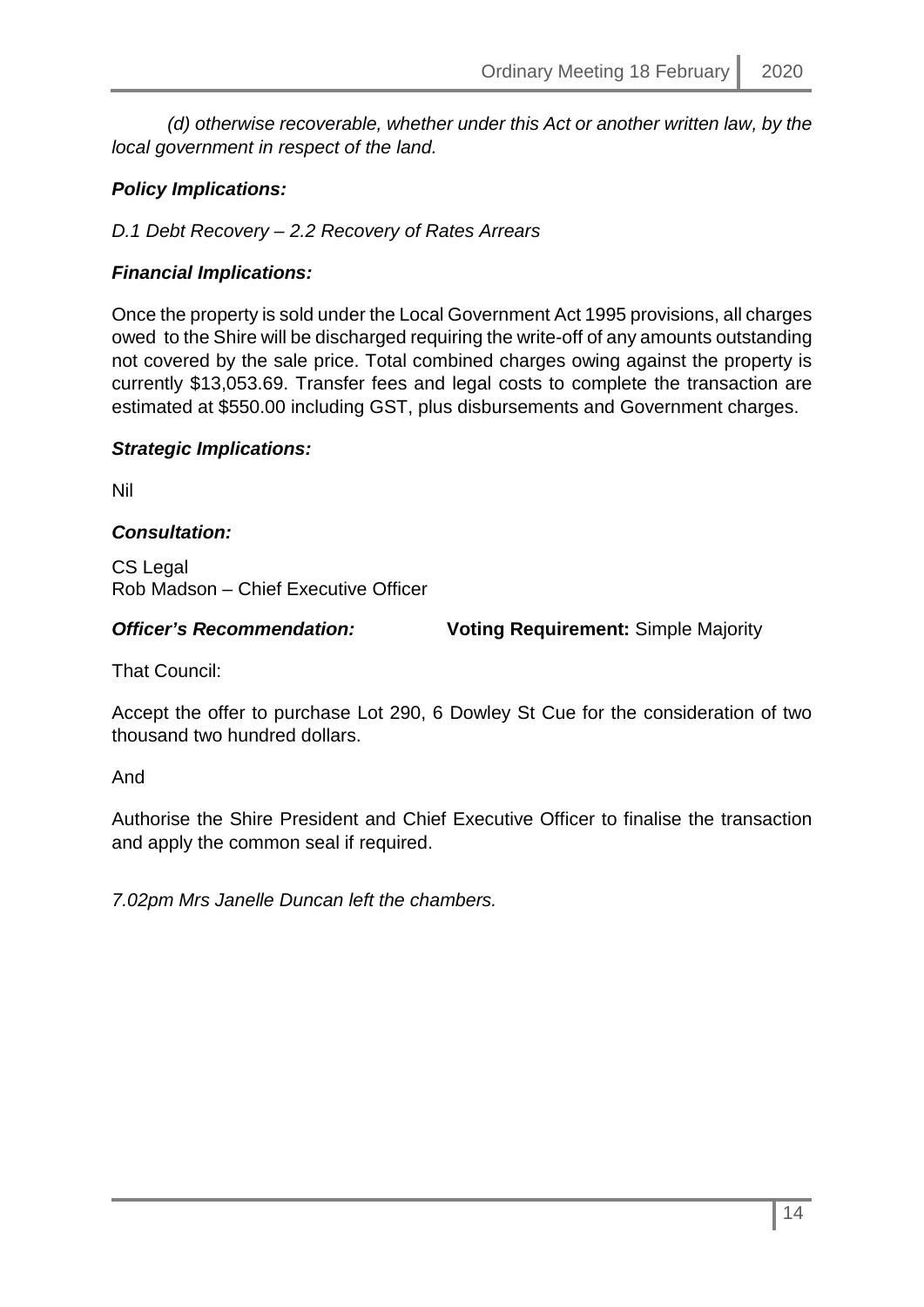*Council Decision:05022020* **Voting requirement:** Simple Majority

**MOVED: Cr Price SECONDED: Cr Dennis**

That Council:

Accept the offer to purchase Lot 290, 6 Dowley St Cue for the consideration of two thousand two hundred dollars.

And

Authorise the Shire President and Chief Executive Officer to finalise the transaction and apply the common seal if required.

# **CARRIED:4/3**

**AGAINST: CR SPINDLER, CR HOUGHTON, CR FITZPATRICK**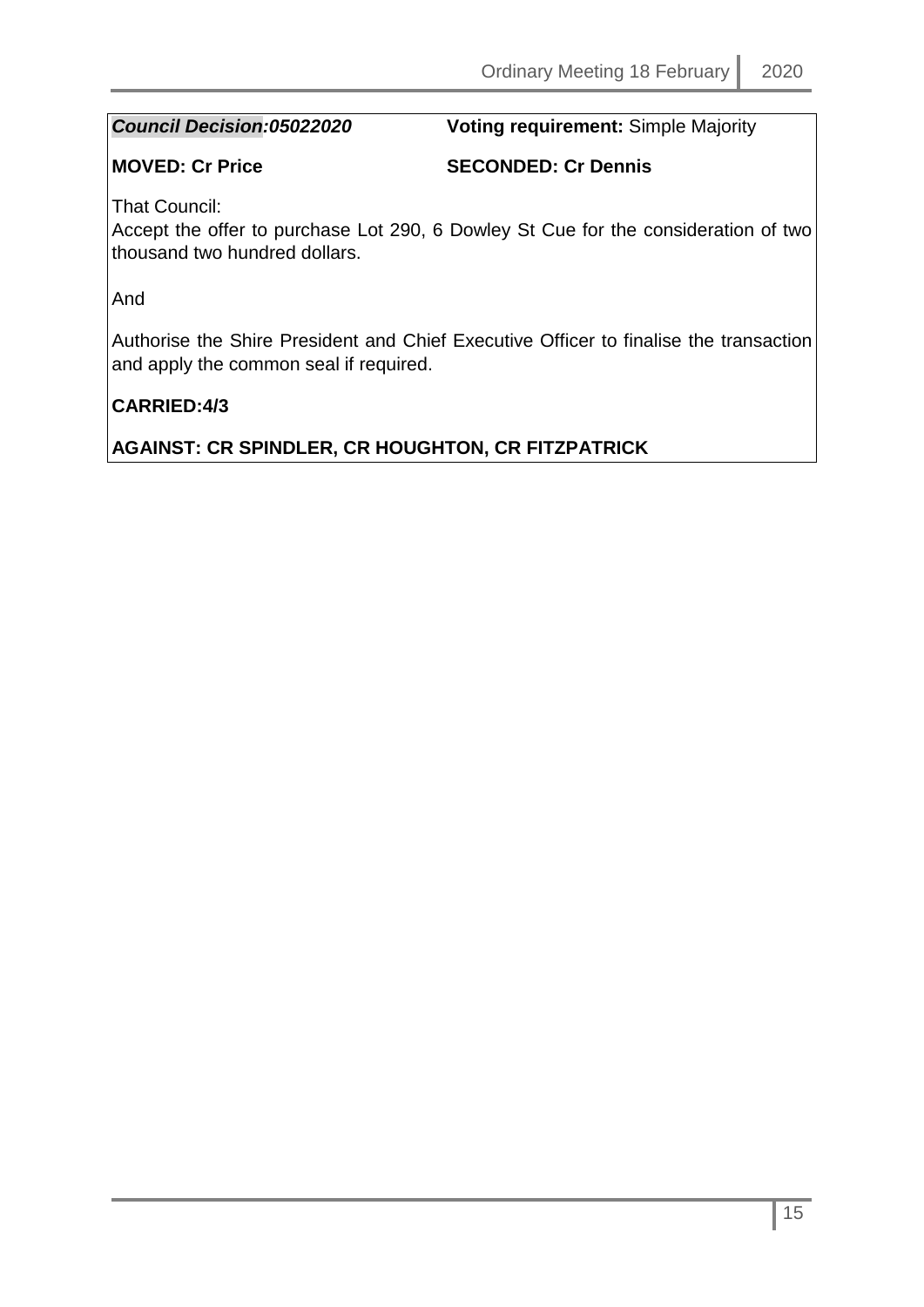# <span id="page-15-0"></span>**10.4 OUTSTANDING RATES 31 AND 33 DOWLEY ST**

| Richard Towell – Deputy Chief Executive Officer |
|-------------------------------------------------|
|                                                 |
|                                                 |

#### *Matters for Consideration:*

For Council to consider accepting two vacant blocks, being 31 and 33 (Lot 603 and 602) Dowley St Cue as payment for the outstanding rates on the two properties.

#### *Background:*

Lots 603 and 602 Dowley St are owned by Mid-West Gold Operations Pty Ltd. Rates for the two properties have been outstanding for a number of years. Following discussions with Mid-West Gold Operations Pty Ltd I have received a verbal confirmation that they are prepared to transfer the two vacant blocks to the Shire in payment for the rates and charges outstanding on the two lots.

#### *Comments:*

The two lots are located on Dowley St at the end of Marshall St as detailed in the diagram attached at *Appendix 3*. The lots being adjoining, could be utilised by the Shire for a housing unit development for staff and rental accommodation or other development in the future.

Should Council accept this proposal we would write off all outstanding rates owed and pay the transfer costs in exchange for taking possession of the properties. The value of the properties does not cover the outstanding rates and charges against the property but will negate the need to incur further expenses pursuing collection through legal proceedings.

#### *Statutory Environment:*

#### *Local Government Act 1995, Section 6.49.*

*Agreement as to payment of rates and service charges*

*A local government may accept payment of a rate or service charge due and payable by a person in accordance with an agreement made with the person.*

#### *Policy Implications:*

*Shire of Cue Policy Manual*

*D1 – Debt Recovery, 2.2 Recovery of Rate Arrears.*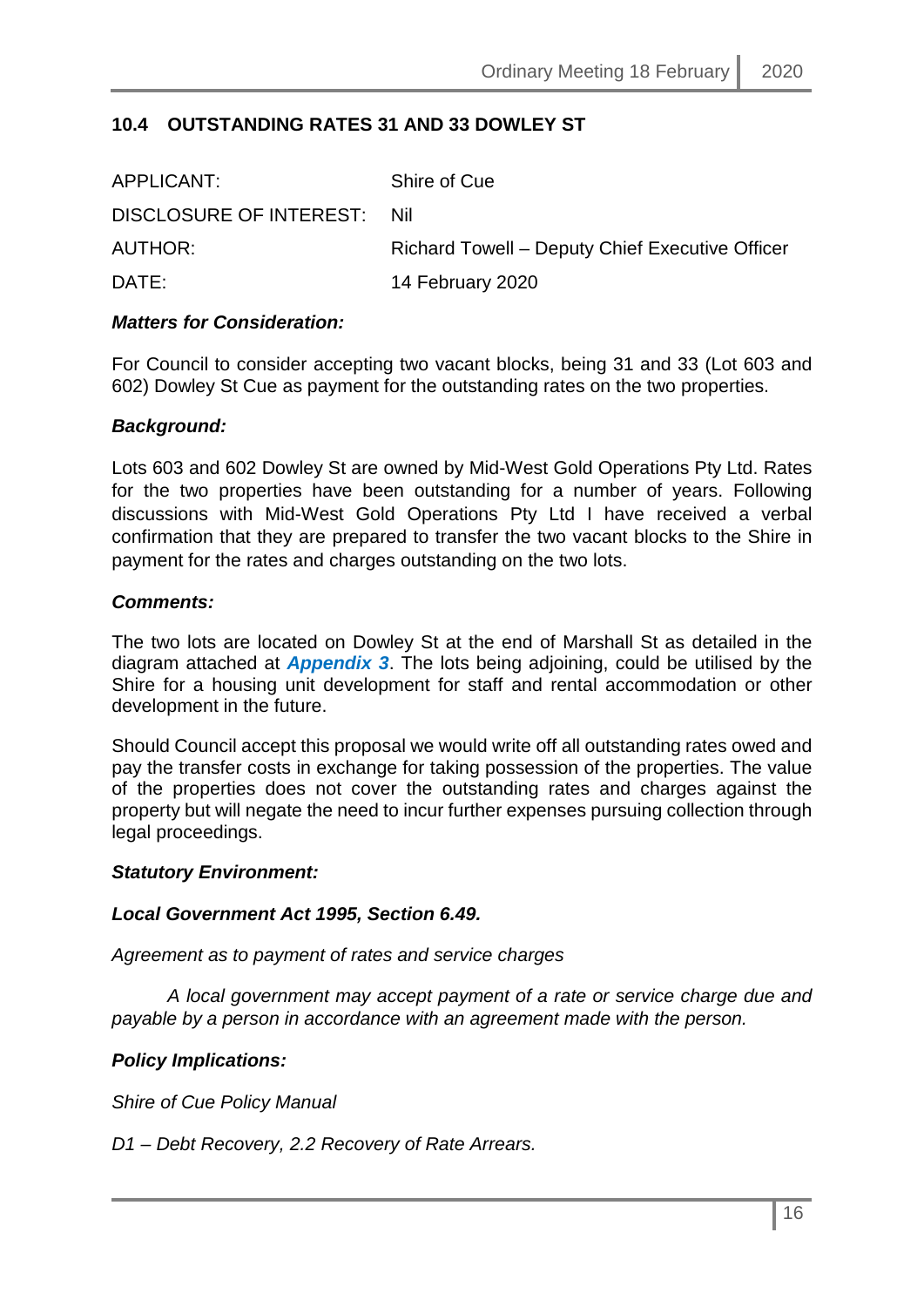# *Financial Implications:*

Rates currently owing on the properties amount to \$35,747.44, being \$17,938.16 on Lot 602 and \$17,809.28 on Lot 603. Both lots are accruing interest at 11% per annum. The properties do not have any utilities connected and therefore no other amounts are outstanding on the properties. Transfer charges to be incurred are estimated to be \$1,500.00 per property.

The cost of pursuing payment of outstanding rates and charges through legal proceedings is estimated at \$7,000 to \$10,000 with the likelihood that none of the expenditure or outstanding amount would be retrievable.

### *Strategic Implications:*

Nil

### *Consultation:*

Rob Madson – Chief Executive Officer

Marisa Durant-Maynard – Saint James Conveyancing

Tim Bradley – CS Legal

*Officer's Recommendation:* **Voting Requirement:** Simple Majority That Council authorise the Chief Executive Officer to enter into an offer and acceptance with the owner of Lot 603 and 602, 31 and 33 Dowley Street Cue, to transfer the property to the Shire as consideration for the current rates outstanding on the Lots.

And

Authorise the Shire President and Chief Executive Officer to apply the common seal to the transfer of land.

*7.08pm Mrs Janelle Duncan returned to the chambers.*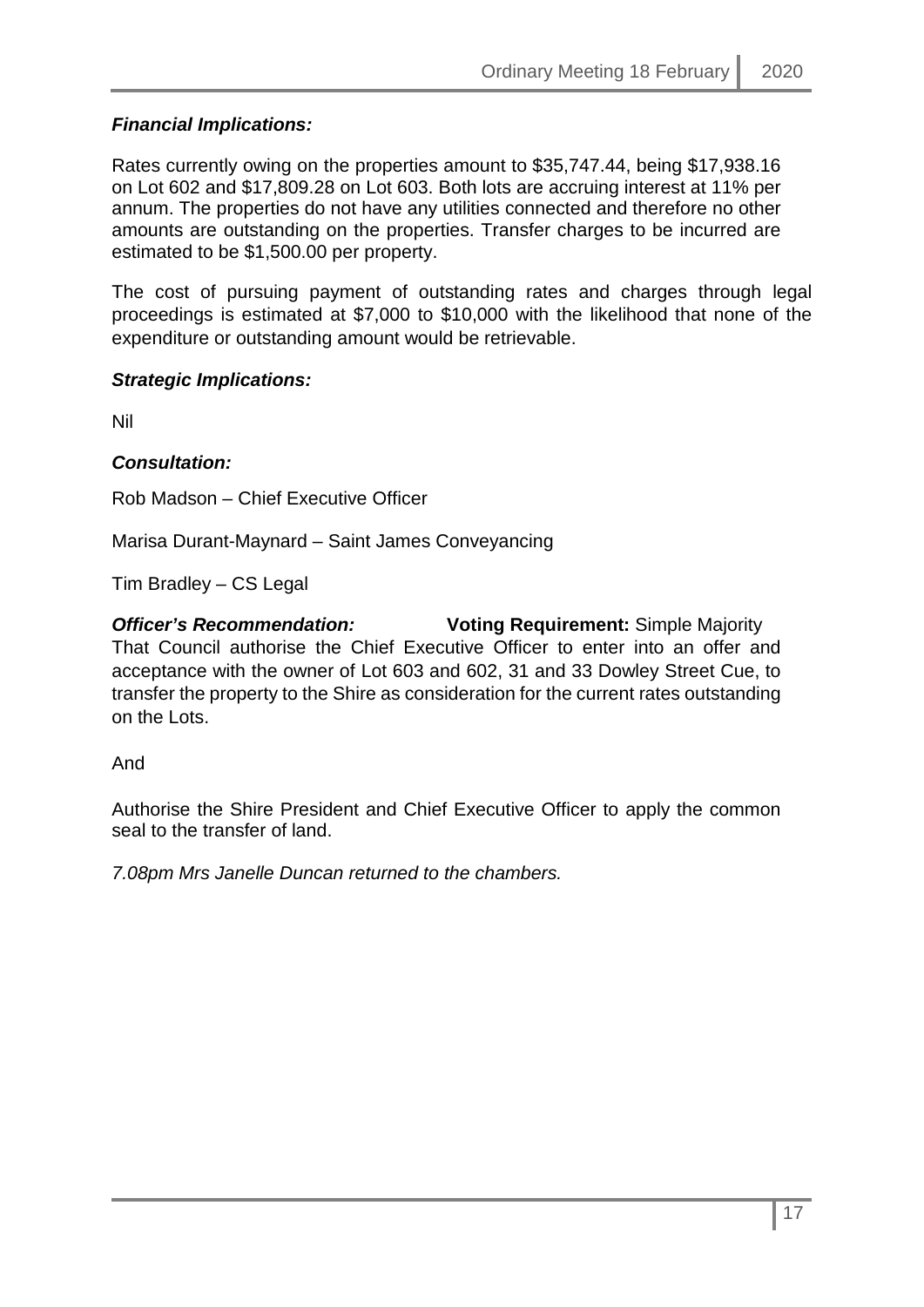# *Council Decision: 06022020* **Voting Requirement: Simple Majority**

# **MOVED: Cr Dennis SECONDED: Cr Price**

That Council authorise the Chief Executive Officer to enter into an offer and acceptance with the owner of Lot 603 and 602, 31 and 33 Dowley Street Cue, to transfer the property to the Shire as consideration for the current rates outstanding on the Lots.

And

Authorise the Shire President and Chief Executive Officer to apply the common seal to the transfer of land.

*7.11pm Cr Hogben left the chambers. 7.14pm Cr Hogben returned to the chambers.*

**CARRIED:7/0**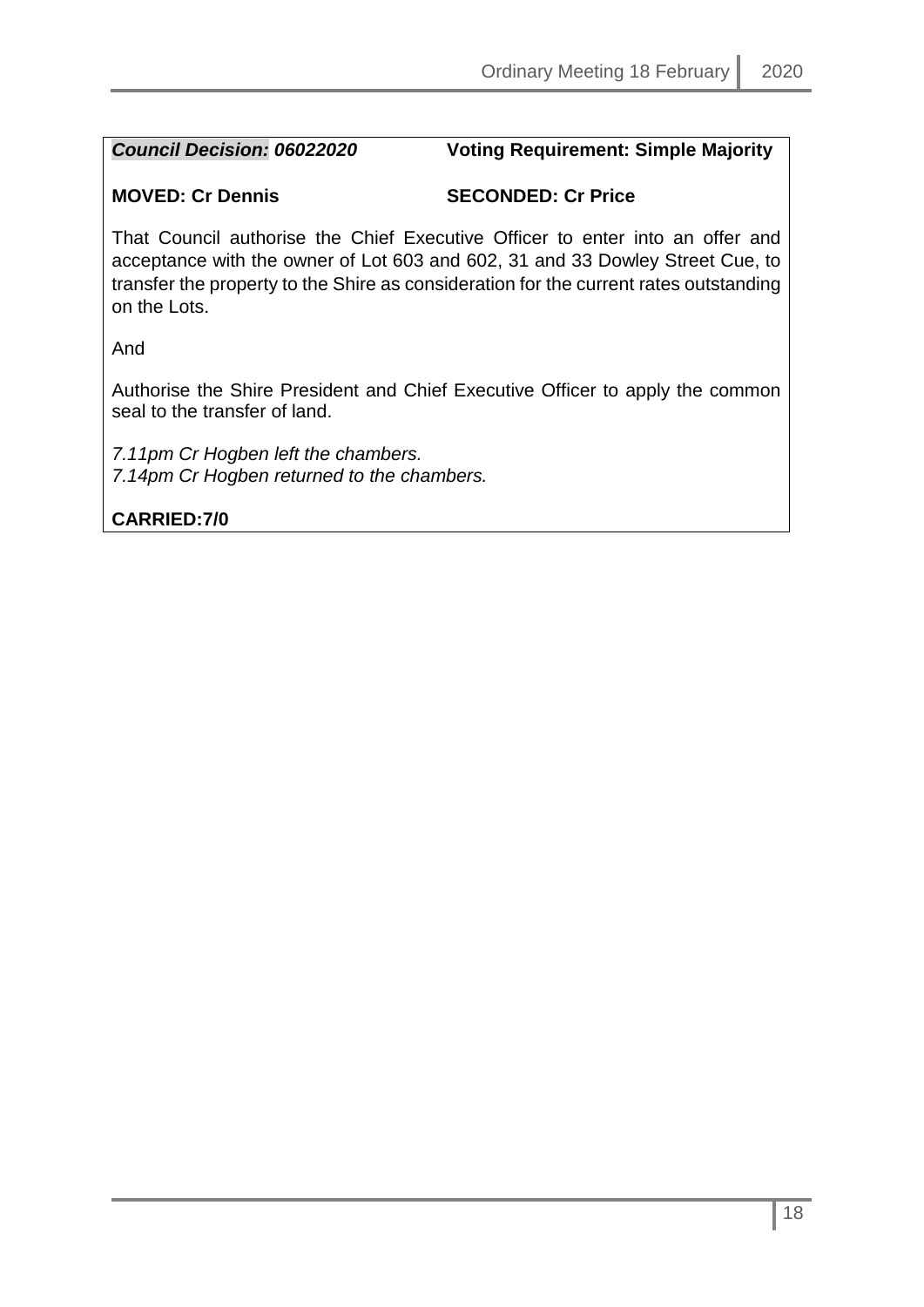# <span id="page-18-0"></span>**10.5 ASSIGNMENT OF LEASE - PART LOT 641 ROBINSON STREET**

| APPLICANT:              | Shire of Cue                         |
|-------------------------|--------------------------------------|
| DISCLOSURE OF INTEREST: | – Nil                                |
| AUTHOR:                 | Rob Madson – Chief Executive Officer |
| DATE:                   | 12 February 2020                     |

#### *Matters for Consideration:*

Granting approval to assign the lease of Part Lot 641 Robinson Street (fuel outlet) from Puma Energy to Chevron Australia.

#### *Background:*

Puma Energy have advised that they have entered into a Share Sale Agreement to sell their Australian fuel business to Chevron Australia Downstream, with Chevron acquiring 100% of the share capital of Puma.

Puma advises that after completion of the proposed transaction:

- Puma will continue to remain as tenant and there will be no change to its existing rights and obligations under the lease;
- Puma will remain responsible, respectable, of sound financial standing with the business skills to conduct the business operated on the premises; and
- The business conducted from the premises will remain the same as is currently conducted.

Chevron confirms that:

- The Premises will continue to be used for the Permitted Use;
- The Tenant will remain an entity with a proven ability to conduct trade or business similar to the Permitted Use;
- The Tenant will continue to be respectable, financially responsible, solvent and capable of complying with the financial and contractual obligations under the Lease;
- All employees and management staff within the Puma stores will continue to be employed with the Tenant and it is anticipated that all employees in the Premises will remain employees following completion; and
- As soon as possible after completion the details of the relevant contact person with respect to the lease will be provided.

#### *Comments:*

Due to the sale, Chevron Australia Downstream will acquire control of Puma's leased premises, including part of Lot 641 Robinson Street which is leased from the Shire for a fuel outlet. A Deed of Consent to Change in Control has been prepared between the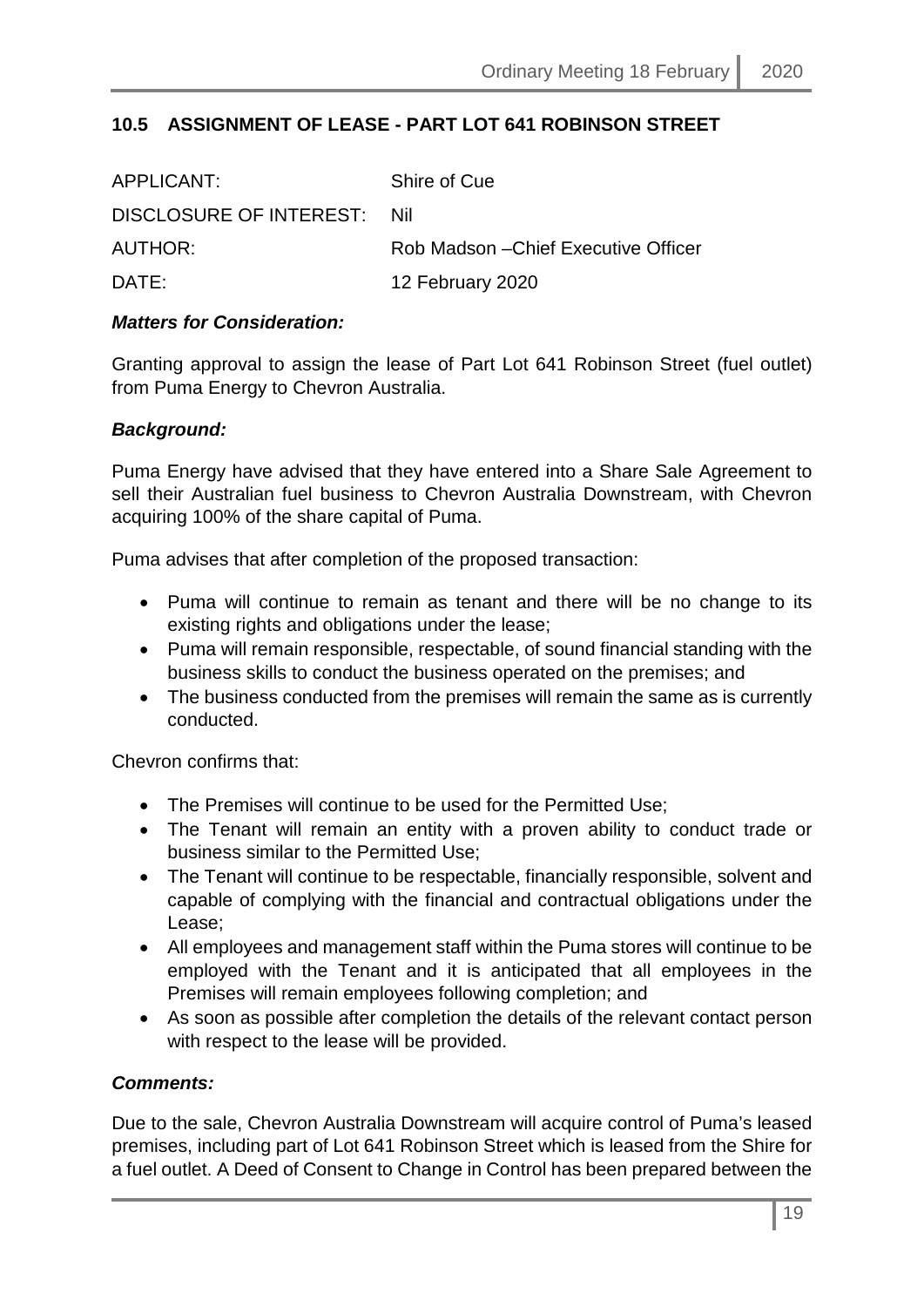two parties. In accordance with the lease provisions, Puma have requested the Shire to grant approval of the arrangement.

There are no outstanding amounts due on the leased premises.

#### *Statutory Environment:*

*Clause 14 of the current lease states:*

*14.1(a) No assignment*

*The Tenant shall not assign, mortgage or charge the Tenant's leasehold estate in the Leased Premises, nor sublet, part with possession or dispose of the Leased premises in any way without the Landlord's consent (such consent not to be unreasonably withheld or delayed).*

*14.4 Landlord may consent to assignment*

*In the case of an assignment under clause 14.1(a), the Landlord will not unreasonably withhold consent if the following criteria are satisfied:*

- *(a) The Tenant satisfies the Landlord that:*
	- *(i) The proposed assignee is a respectable and responsible person of good financial standing, with sound business acumen, with adequate business experience and who is capable of meeting all the financial commitments of the Tenant under this lease;*
	- *(ii) At the time of the Tenant's application, there is no Rent or other money payable under this lease due but unpaid; and*
	- *(iii) There is no unremedied breach of the Tenant's Obligations that has been notified to the Tenant by the Landlord and that has not been waived by the Landlord;*
- *(b) The Tenant procures the execution by the proposed assignee of an assignment of lease prepared by the Landlord's solicitors at the Tenant's cost (such costs to be reasonably and properly incurred) which contains terms acceptable to the*  Landlord, including a covenant by the proposed assignee with the Landlord to *pay all Rent and other money payable under this Lease and to observe and perform all of the tenant's obligations;*
- *(c) If the proposed assignee is a company, the directors or substantial shareholders of the company at the option of the Landlord (acting reasonably) guarantee to the Landlord the observance and performance of all of the Tenant's Obligations including payment of the Rent and other money payable under this lease; and*

*For the avoidance, in the case of an assignment under clause 14.1(a) or clause 14.1(b), the Tenant agrees that the covenants of the assignee are independent of the covenants of the Tenant in this Lease and will not release or relieve the Tenant from*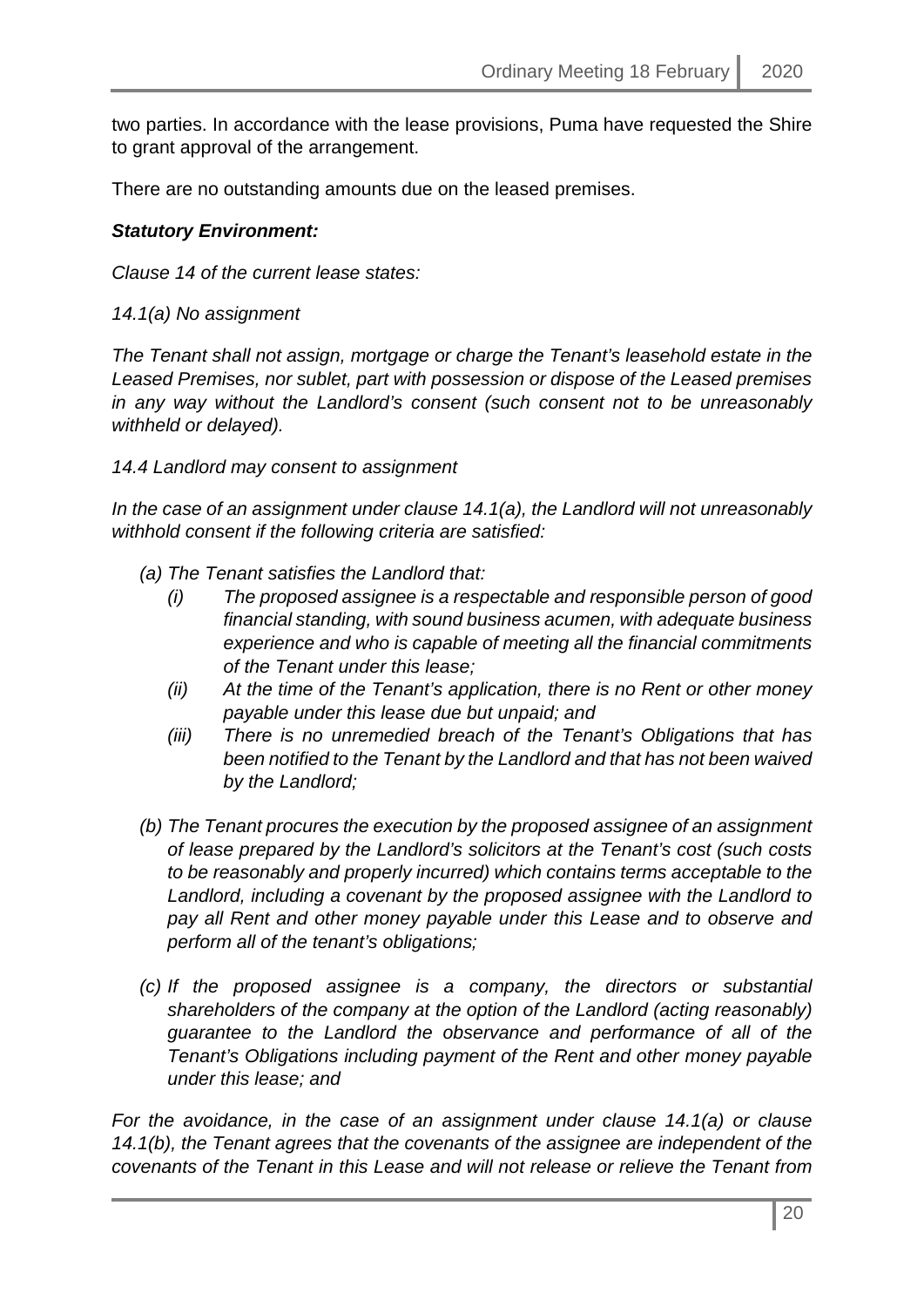*the Tenant's Obligations and the Tenant acknowledges that the Tenant will continue to be fully responsible for the Tenant's Obligations notwithstanding the assignment of the Lease to the proposed assignee, particularly on the occurrence of an Event of Default by the proposed assignee or any other party.*

# *LOCAL GOVERNMENT ACT 1995 - SECT 9.49A*

*9.49A . Execution of documents* 

 *(1) A document is duly executed by a local government if —* 

 *(a) the common seal of the local government is affixed to it in accordance with subsections (2) and (3); or* 

 *(b) it is signed on behalf of the local government by a person or persons authorised under subsection (4) to do so.* 

 *(2) The common seal of a local government is not to be affixed to any document except as authorised by the local government.* 

 *(3) The common seal of the local government is to be affixed to a document in the presence of —*

 *(a) the mayor or president; and* 

 *(b) the chief executive officer or a senior employee authorised by the chief executive officer,* 

 *each of whom is to sign the document to attest that the common seal was so affixed.* 

#### *Policy Implications:*

Nil.

*Financial Implications:*

Nil.

*Strategic Implications:*

Nil.

#### *Consultation:*

Richard Towell – Deputy CEO, Shire of Cue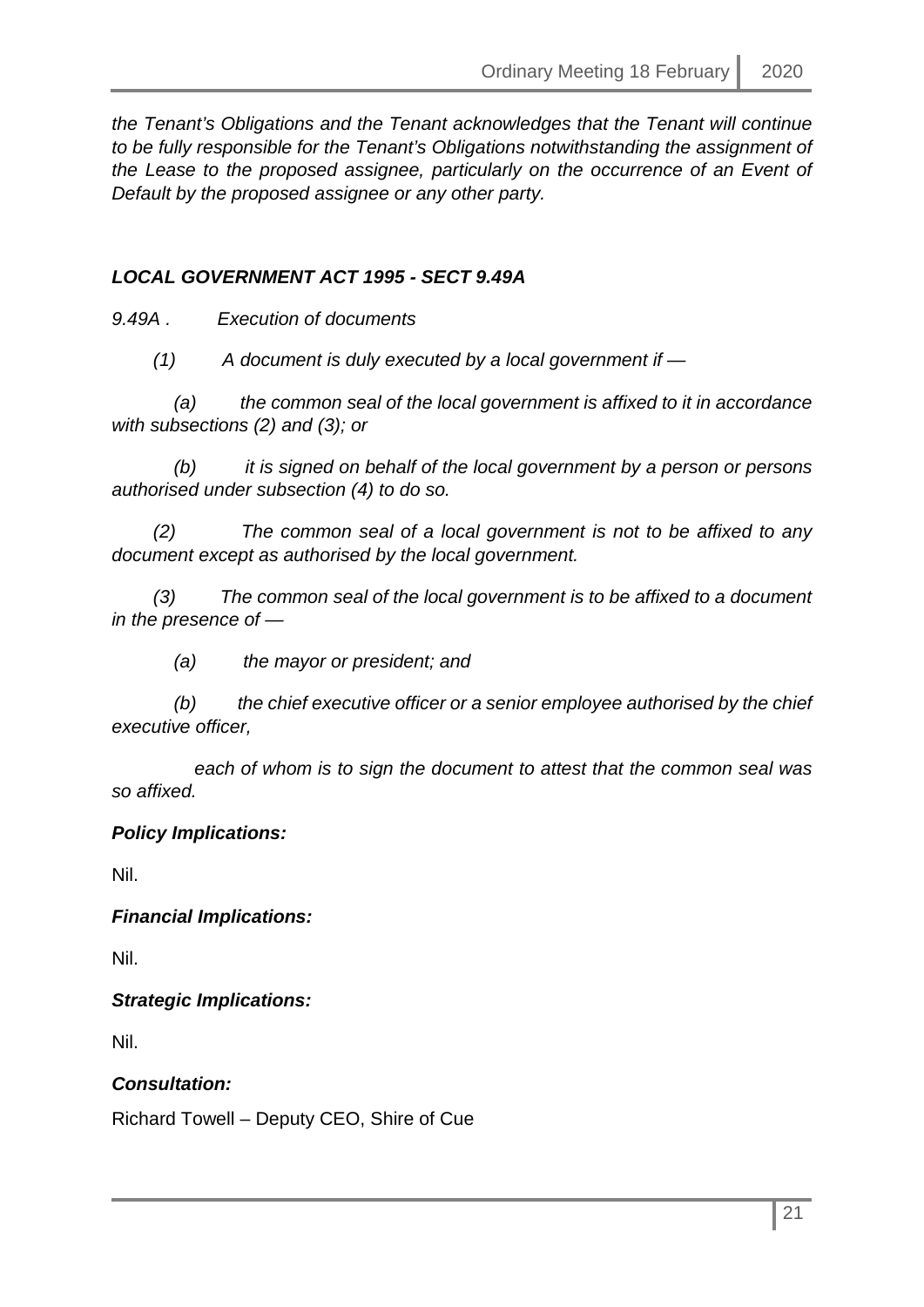*Officer's Recommendation:* **Voting Requirement:** Simple Majority

That Council:

1. Grant approval for the lease held by Puma Energy (Australia) Fuels Pty Ltd (formerly Australian Fuel Distributors Pty Ltd) on Lot 641 Robinson Street, Cue to be assigned to Chevron Australia Downstream Pty Ltd, subject to satisfactory assessment of the Deed of Consent to Change in Control by the Shire's legal representative; and

2. Authorise the Shire President and Chief Executive Officer to sign the letter of authorisation of change in control and apply the common seal.

*Council Decision:07022020* **Voting requirement:** Simple Majority

# **MOVED: Cr Spindler SECONDED: Cr Dennis**

That Council:

1. Grant approval for the lease held by Puma Energy (Australia) Fuels Pty Ltd (formerly Australian Fuel Distributors Pty Ltd) on Lot 641 Robinson Street, Cue to be assigned to Chevron Australia Downstream Pty Ltd, subject to satisfactory assessment of the Deed of Consent to Change in Control by the Shire's legal representative; and

2. Authorise the Shire President and Chief Executive Officer to sign the letter of authorisation of change in control and apply the common seal.

# **CARRIED:7/0**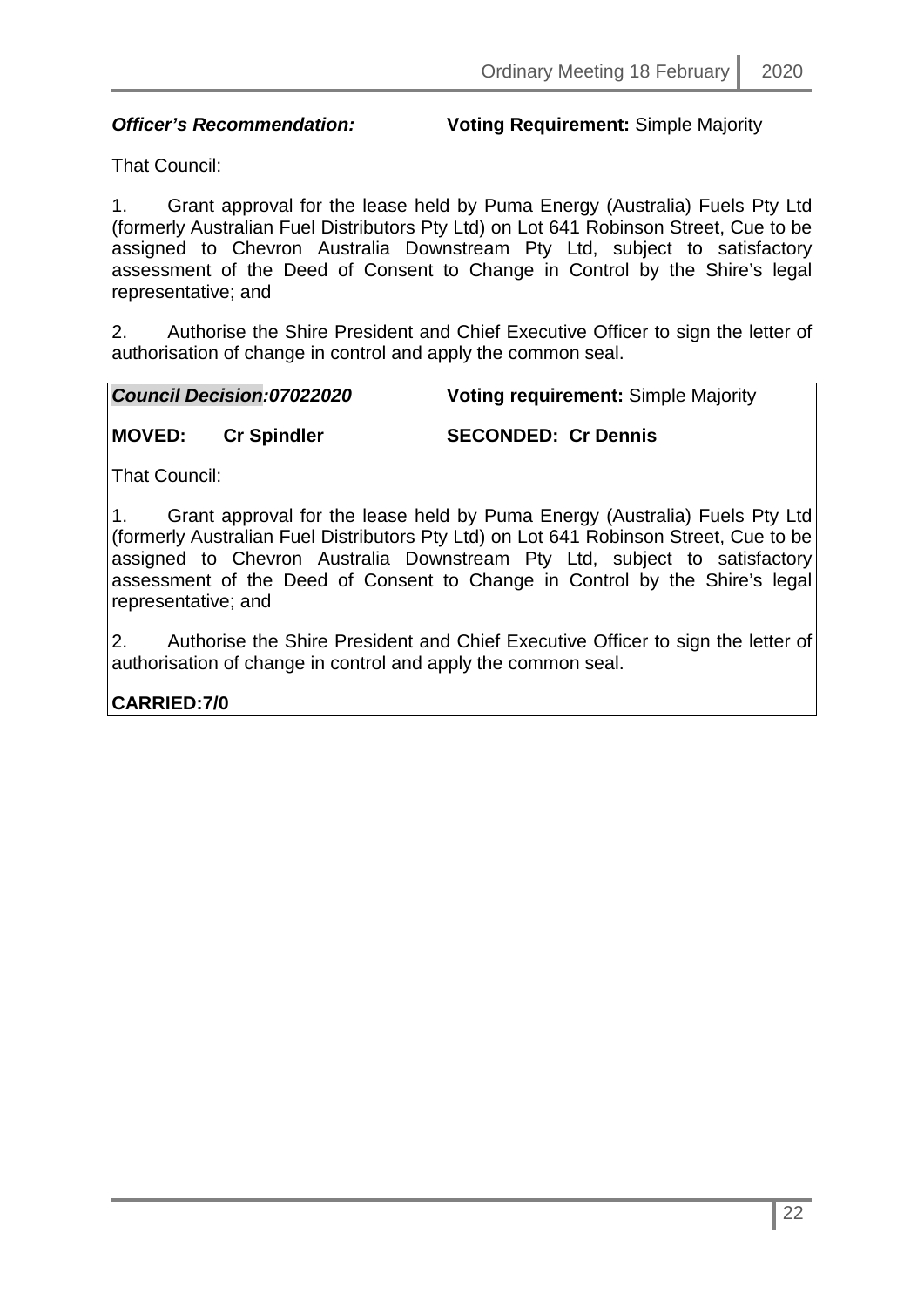#### <span id="page-22-0"></span>**10.6 SHIRE OF MEEKATHARRA WITHDRAWAL FROM MRVC**

| APPLICANT:              | Shire of Cue                         |
|-------------------------|--------------------------------------|
| DISCLOSURE OF INTEREST: | -Nil                                 |
| AUTHOR:                 | Rob Madson – Chief Executive Officer |
| DATE:                   | 12 February 2020                     |

#### *Matters for Consideration:*

Review of the Draft Deed of Withdrawal, Establishment Agreement and Deed of Retiring Municipality following the withdrawal of the Shire of Meekatharra from the Murchison Regional Vermin Council (MRVC).

#### *Background:*

Shire of Meekatharra notified their intention to withdraw from the MRVC with effect from 30 June 2018.

The MRVC at its meeting held on 27 August 2019 adopted the following resolution:

*That Council:*

*(3) Inform Civic Legal to amend the Establishment Agreement to incorporate the following contributions to operating expenditure and capital assets.*

*Shire of Cue 24.675%*

*Shire of Mount Magnet 27.104%*

*Shire of Sandstone 9.058%*

*Shire of Yalgoo 39.163%*

*Total: 100.00%*

*(4) Request Civic Legal to review the Deed of Retiring Municipality.*

*(5) Provide the final drafts of the Establishment Agreement, Deed of Withdrawal and Deed of Retiring Municipality Shire of Meekatharra to the MRVC Member Local Governments for comment and approval.*

In accordance with part (3) of the resolution, the MRVC Member Local Governments have been requested to review the deeds, make comment and approve. The level of financial contributions set, have been calculated on the basis of the current contributions excluding the Shire of Meekatharra.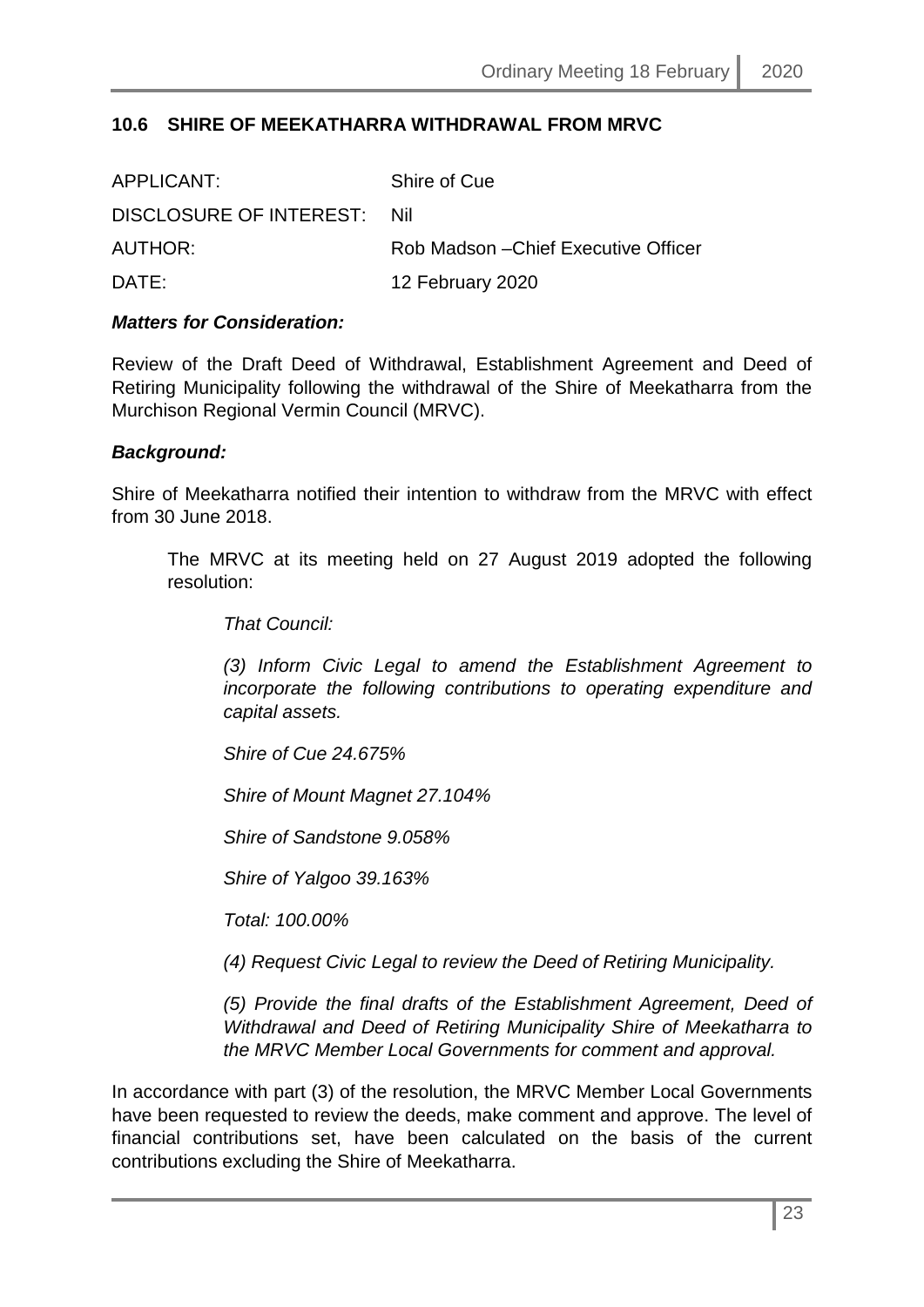# *Comments:*

Copies of the Draft Deed of Withdrawal, Establishment Agreement and Deed of Retiring Municipality are attached at *Appendix 4.*

The Shire of Yalgoo's response to this matter introduces an alternate proposal that the Shires of Cue, Mount Magnet and Yalgoo contribute 30% each and the Shire of Sandstone contribute 10%. This approach is not consistent with the current calculations of proportional contributions which are based on the UV valuation of each Shires land contained within the cell as a proportion of the total UV value of all land of all Shires contained within the cell.

#### *Statutory Environment:*

Establishment Agreement – Murchison Regional Vermin Council (as amended 2016).

- *12 Withdrawal of a Participant 12.1 Withdrawal only by agreement A Participant (Withdrawing Participant) may only withdraw from:* 
	- *(a) the MRVC or any Existing Undertaking; or*
	- *(b) any New Undertaking in which it is a Project Participant,*
- *by agreement in writing between the Withdrawing Participant and the other Participants, or the other Project Participants, as the case may be, (Remaining Participants).*
- *12.2 Acknowledgement of Participants The Participants acknowledge that:* 
	- *(a) the participation:* 
		- *(i) of all of the Participants in each Existing Undertaking; and*
		- *(ii) of all of the Project Participants in each New Undertaking,*

*is of fundamental importance to the continuing integrity of the Murchison Region Vermin Cell and the achievement of the Objectives of the MRVC;* 

*(b) the withdrawal of:* 

*(i) any Participant from any Existing Undertaking; or* 

*(ii) any Project Participant from any New Undertaking,* 

*which either:* 

*(iii) diminishes or disrupts the maintenance of any fence within the Withdrawing Participant's District is likely to compromise the integrity*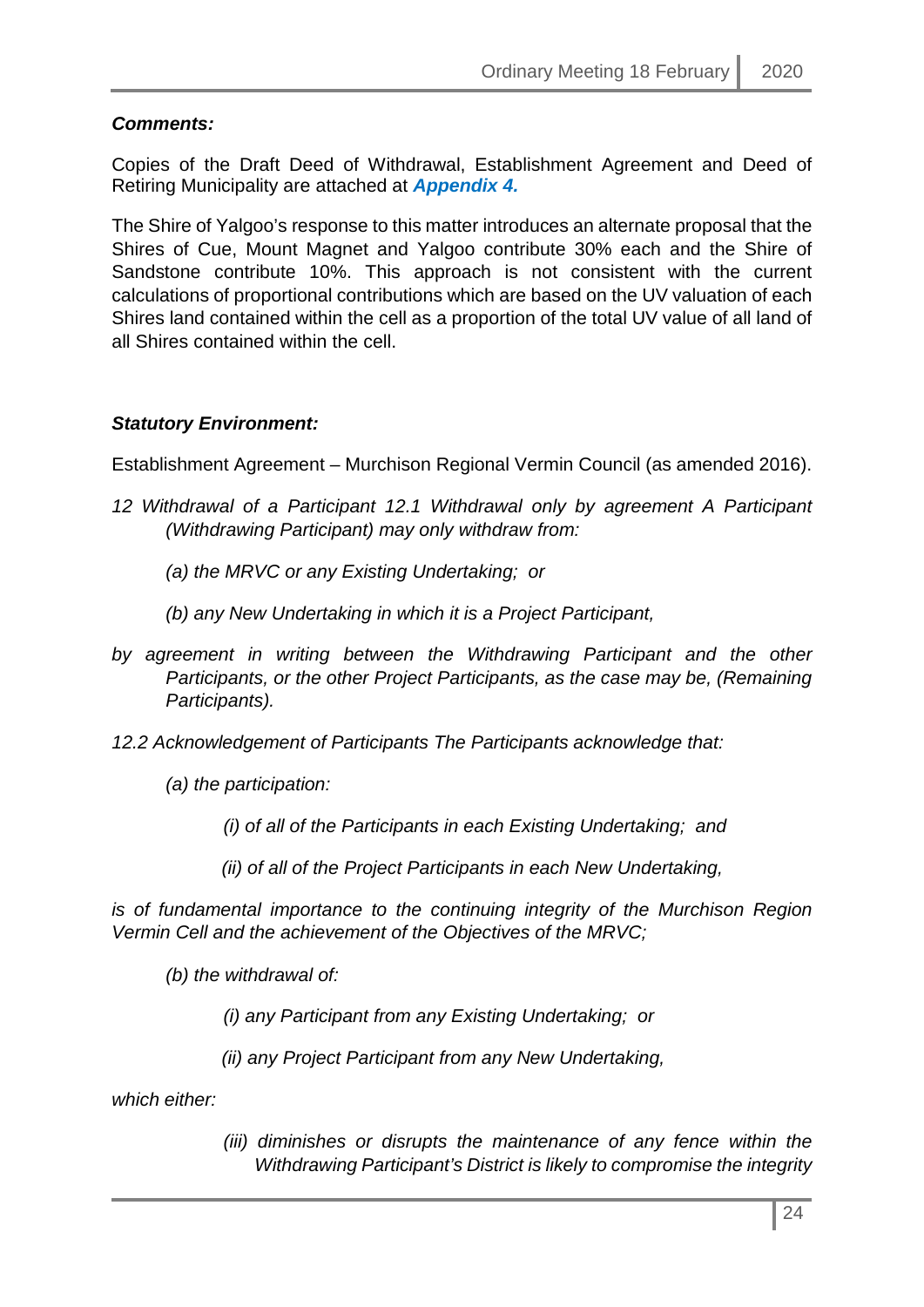*of the Murchison Region Vermin Cell to the detriment of the Districts of all of the Participants (including the Withdrawing Participant); or* 

*(iv) increases the commitment of the Remaining Participants in the continuing maintenance any fence within the Murchison Region Vermin Cell (including a fence within the Withdrawing Participant's District) will confer a benefit on the Withdrawing Participant and its District to which it has ceased to contribute; and* 

*(c) accordingly, each Remaining Participant is entitled to withhold its agreement to the withdrawal of the Withdrawing Participant at its absolute discretion.* 

- *12.3 Notice of withdrawal A Withdrawing Participant must give written notice to each of the Remaining Participants and to the MRVC of its desire to withdraw from the MRVC, any Existing Undertaking or any New Undertaking (as the case may be).*
- 12.4 Negotiations in good faith The Withdrawing Participant and the Remaining *Participants must negotiate in good faith with a view to reaching agreement as to the basis on which the Withdrawing Participant may so withdraw, and the Withdrawing Participant and the Remaining Participants must do so:* 
	- *(a) as soon as practicable following receipt of a notice under clause 12.3; and*
	- *(b) from time to time when reasonably requested to do so by the Withdrawing Participant or any of the Remaining Participants.*
- *12.5 Requirements of agreement Without limiting the matters which may be the subject of negotiation and agreement between the Withdrawing Participant and the Remaining Participants for the purposes of clause 12.4, any agreement as to the withdrawal of the Withdrawing Participant must specify:* 
	- *(a) the agreed date on which the withdrawal is to take effect; and*
	- *(b) one of the following outcomes:*

*(i) an amount that is to be paid:* 

- *(A) to the Withdrawing Participant by the MRVC or the Remaining Participants; or*
- *(B) by the Withdrawing Participant to the MRVC or the Remaining Participants; or*

*(ii) the agreed methodology for determining the amount to be paid to or by the Withdrawing Participant; or* 

*(iii) that no amount is payable by to or by any Participant or the MRVC in respect of the withdrawal of the Withdrawing Participant.*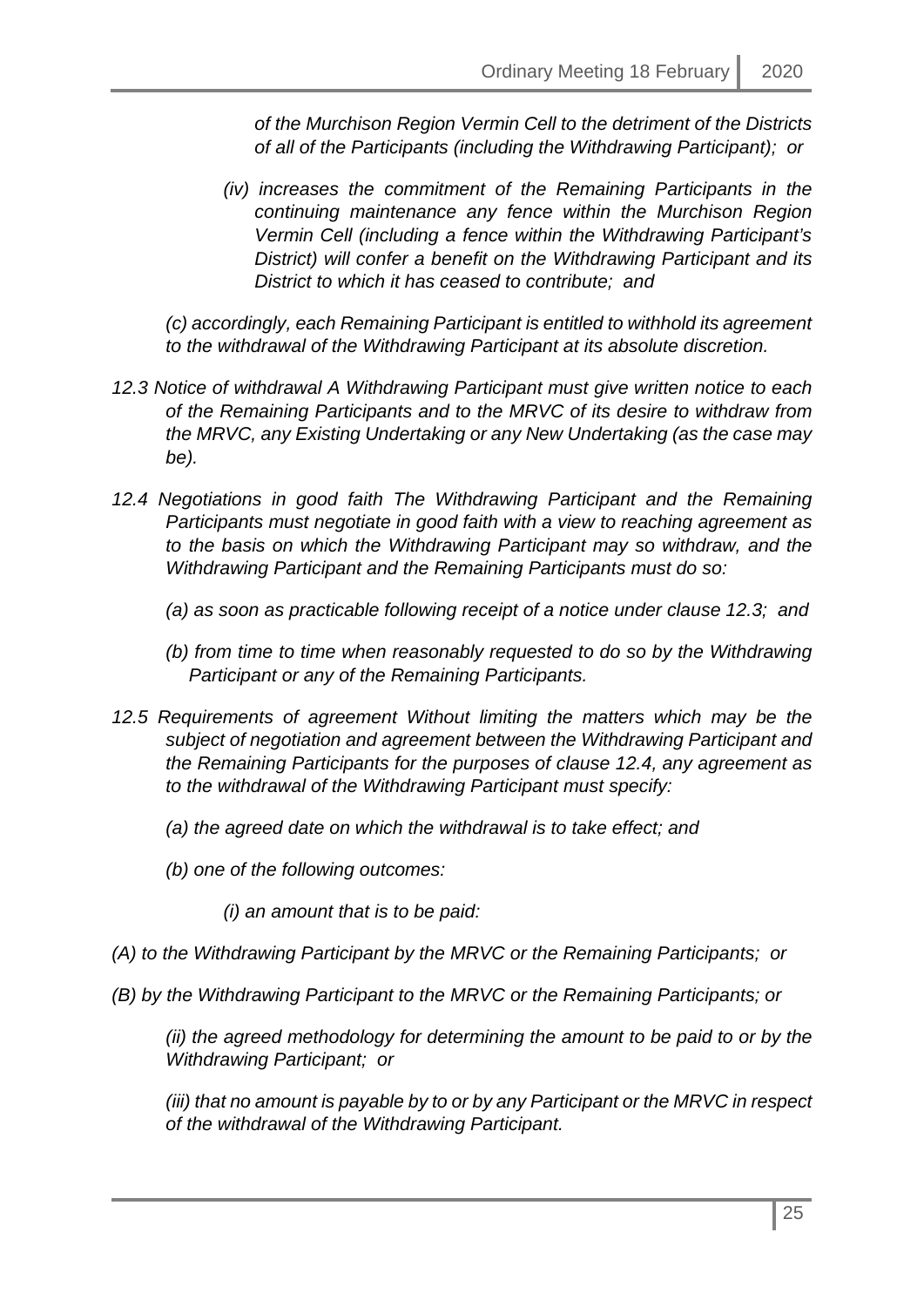### *LOCAL GOVERNMENT ACT 1995 - SECT 3.65*

*3.65 Establishment agreement, amendment of* 

*(1) The participants may amend the establishment agreement for a regional local government by agreement made with the Minister's approval, and a reference in this Division to the establishment agreement includes a reference to the establishment agreement as so amended.* 

*(2) The establishment agreement can be amended under subsection (1) to include another local government as a further participant if that local government is a party to the amending agreement.* 

*(3) Section 3.61(2) and (3) apply, with any necessary modifications, to an agreement amending the establishment agreement.*

#### *LOCAL GOVERNMENT ACT 1995 - SECT 9.49A*

*9.49A Execution of documents* 

- *(1) A document is duly executed by a local government if* 
	- *(a) the common seal of the local government is affixed to it in accordance with subsections (2) and (3); or*
	- *(b) it is signed on behalf of the local government by a person or persons authorised under subsection (4) to do so.*

*(2) The common seal of a local government is not to be affixed to any document except as authorised by the local government.* 

*(3) The common seal of the local government is to be affixed to a document in the presence of —*

- *(a) the mayor or president; and*
- *(b) the chief executive officer or a senior employee authorised by the chief executive officer,*

*each of whom is to sign the document to attest that the common seal was so affixed.*

#### *Policy Implications:*

Nil.

#### *Financial Implications:*

The establishment agreement commits the Shire to a proportion of capital and operating costs resulting from the operations of the MRVC.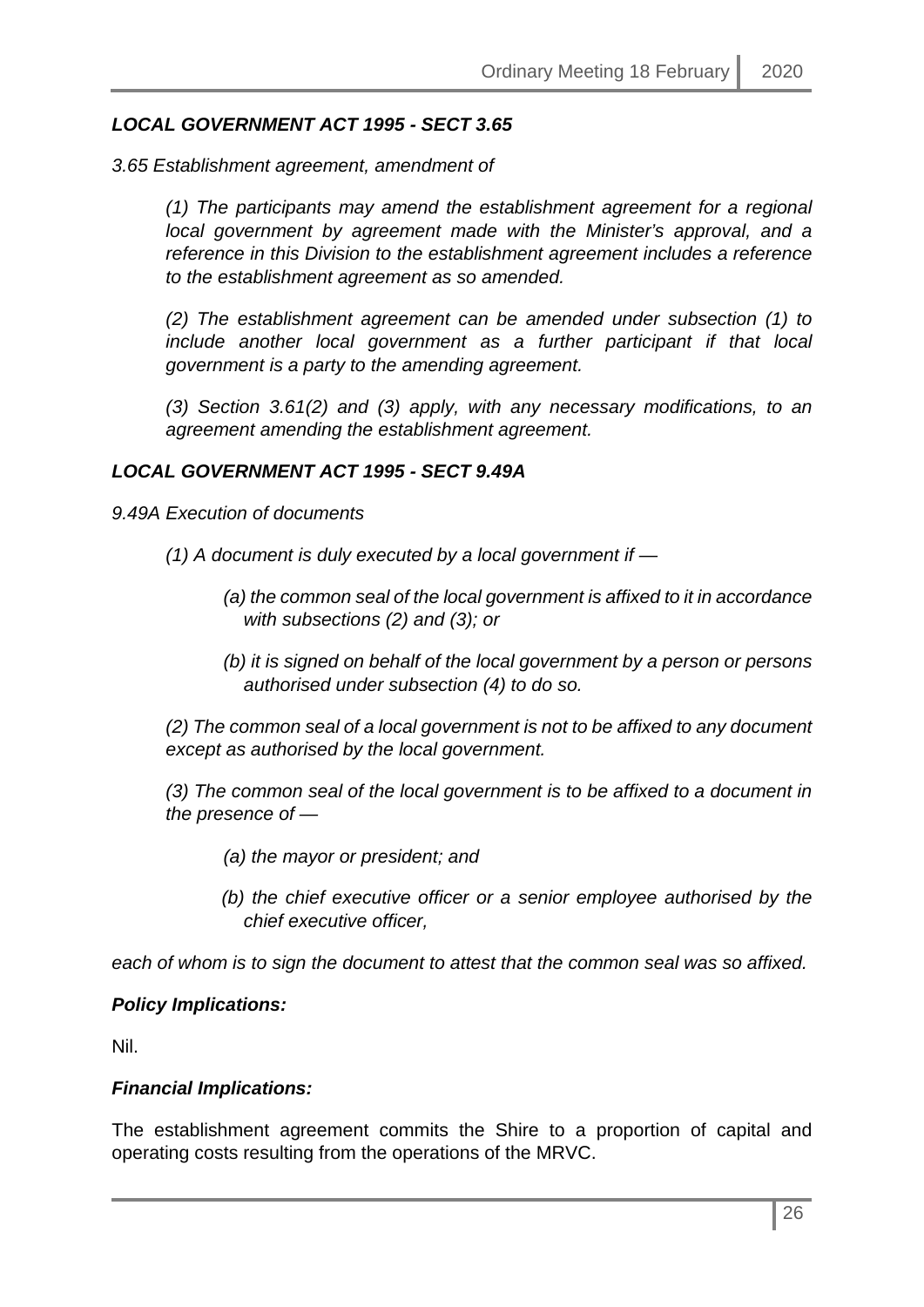The proportional contributions from all remaining member Councils of the MRVC will increase to compensate for the loss of contributions from the Shire of Meekatharra, which are due to cease from the 2021/22 financial year in accordance with the Deed of Withdrawal.

The Shire of Cue presently pays contributions for both expenditure and capital assets at the rate of 17.68% under current arrangements, with this proposed to increase to 24.675%.

# *Strategic Implications:*

Nil.

# *Consultation:*

Cr Les Price – MRVC Representative

*Officer's Recommendation:* **Voting Requirement:** Simple Majority

That Council:

- 1. Agree to the withdrawal of the Shire of Meekatharra from the MRVC;
- 2. Endorse the MRVC Draft Deed of Withdrawal, Establishment Agreement and Deed of Retiring Municipality;
- 3. Authorise the Shire President and Chief Executive Officer to sign the Establishment Agreement and apply the common seal; and
- 4. Advise the MRVC that they do not support the amendment to contribution rates proposed by the Shire of Yalgoo.

# *7.23pm Mr Davyd Hooper and Mr Shawn Barnes left the chambers*

| <b>Council Decision:08022020</b> | <b>Voting requirement: Simple Majority</b> |
|----------------------------------|--------------------------------------------|
|                                  |                                            |

**MOVED: Cr Price SECONDED: Cr Dennis**

That Council:

- 1. Agree to the withdrawal of the Shire of Meekatharra from the MRVC;
- 2. Endorse the MRVC Draft Deed of Withdrawal, Establishment Agreement and Deed of Retiring Municipality;
- 3. Authorise the Shire President and Chief Executive Officer to sign the Establishment Agreement and apply the common seal; and
- 4. Advise the MRVC that they do not support the amendment to contribution rates proposed by the Shire of Yalgoo.

**CARRIED:5/2**

# **AGAINST: CR HOUGHTON, CR FITZPATRICK**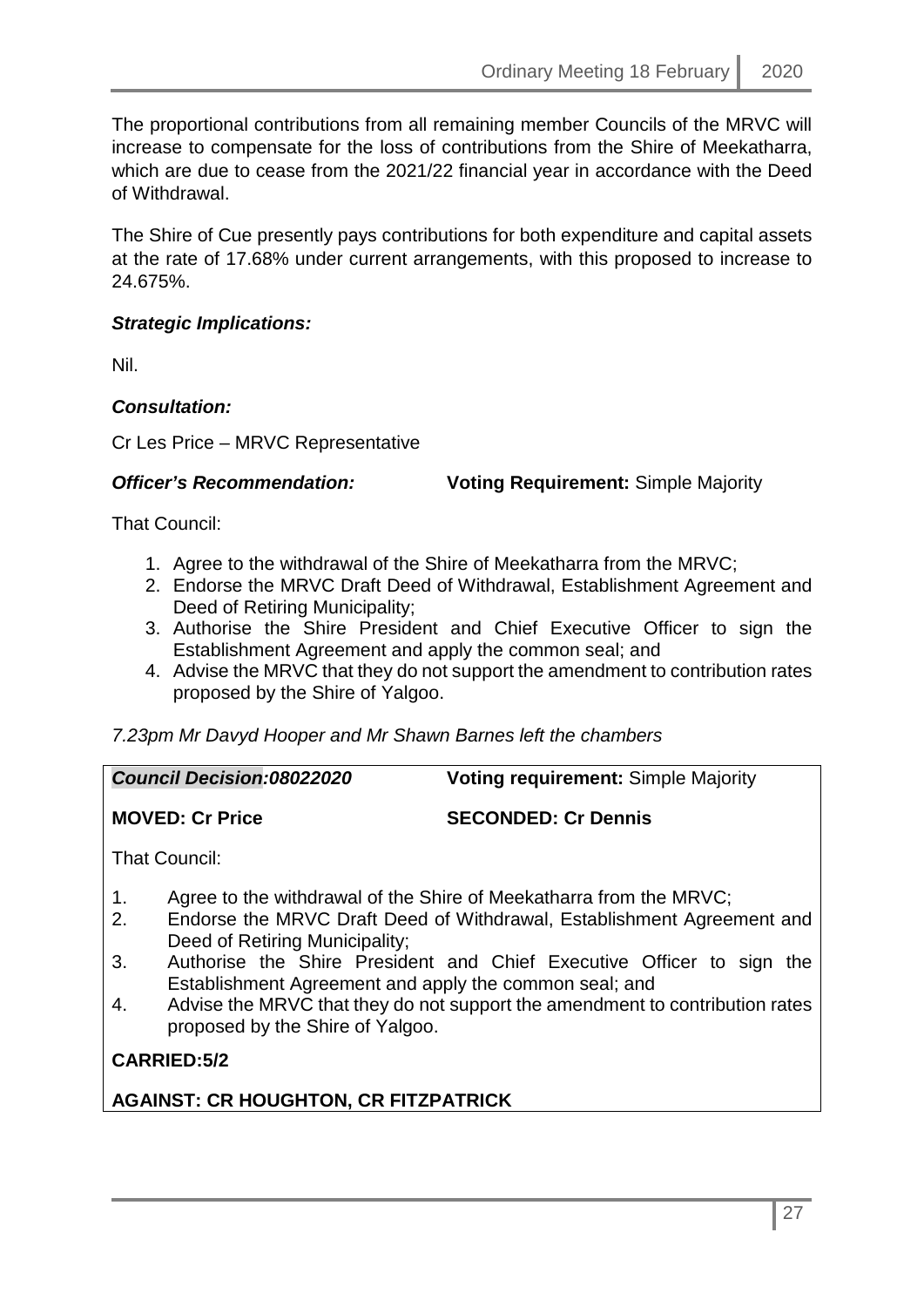# <span id="page-27-0"></span>**10.7 WALGA STATE COUNCIL AGENDA ITEMS**

| APPLICANT:                  | Shire of Cue                         |
|-----------------------------|--------------------------------------|
| DISCLOSURE OF INTEREST: Nil |                                      |
| AUTHOR:                     | Rob Madson – Chief Executive Officer |
| DATE:                       | 12 February 2020                     |

#### *Matters for Consideration:*

Endorsement of recommendations contained in the WALGA State Council agenda.

#### *Background:*

The following information was received in an email received 11 February 2020 from Tony Brown, Executive Manager Governance & Organisational Services, WALGA.

*Following the review of WALGA State Council and Zone processes last year, State Council resolved to implement some changes to the agenda process. A key outcome of the review is to make the State Council agenda shorter, sharper, and more forward-looking with the aim of engendering greater engagement with the agenda by WALGA's members. It has also been resolved to cease the hard copy production of the State Council agenda's.* 

*The agenda has been distributed electronically to all CEO's and Elected Members.*

*A further outcome of the review is to request Chief Executive Officers to implement a process whereby State Council agenda items for decision are considered by Councils, either in formal Council meetings, or in briefing or concept forums. It would be beneficial for State Council agenda items for decision to be considered by Council in a formal or informal meeting to provide guidance and direction to their Zone representatives and to raise awareness of contemporary strategic advocacy and policy issues for all Elected Members and staff. In the March 2020 agenda, there are three items for decision to consider.*

#### *Comments:*

An extract from the March 2020 WALGA State Council agenda detailing the items for consideration is attached at *Appendix 5.*

I have acceded to WALGA's request to include these matters in the Shire's agenda on this occasion, however I do not agree that Council consideration of matters for decision in the WALGA State Council agenda is beneficial. It is my view that State Council Zone Representatives have been appointed to that position by their Zone on the basis that they are competent and capable of representing the Zone's interests. After making whatever enquiries they deem relevant, they should be in a position to form an opinion on the recommendations on behalf of the Zone. Constantly referring matters back to member Councils simply undermines the efficiency of the Zone Representative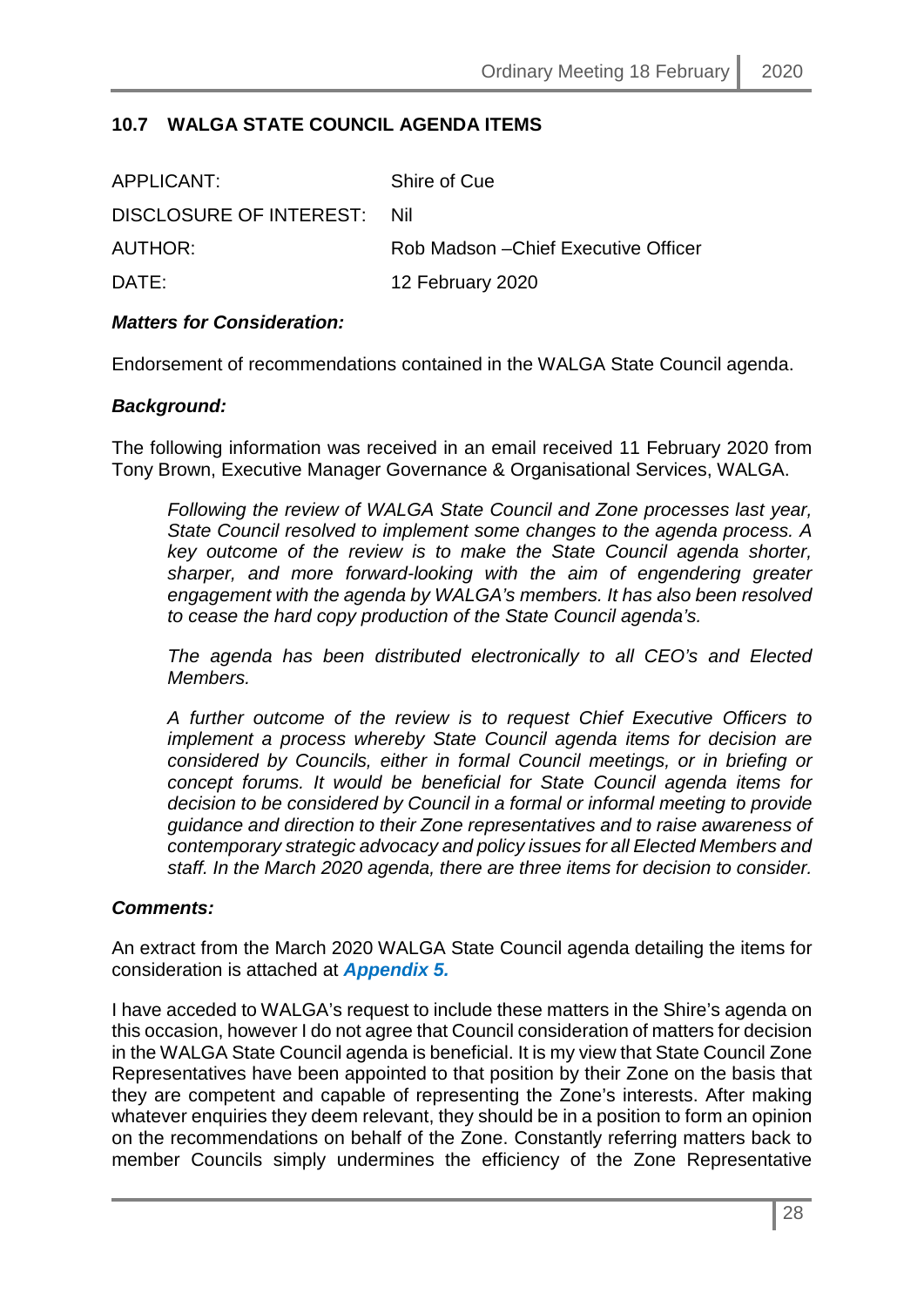process and places a further burden on individual Councillors and the Shire Administration.

### *Statutory Environment:*

Nil.

### *Policy Implications:*

Nil.

### *Financial Implications:*

While printed agendas are still being produced, the inclusion of WALGA State Council items in the agenda will increase copying costs by a significant amount as they are typically wordy documents.

### *Strategic Implications:*

Nil.

### *Consultation:*

Cr Ross Pigdon – Shire President.

Cr Les Price – WALGA Murchison Country Zone State Council Representative

#### *Officer's Recommendation:* **Voting Requirement:** Simple Majority

That Council endorse the recommendations to WALGA State Council on matters for decision contained in the March 2020 State Council Agenda.

| <b>Council Decision:09022020</b>                                                                                                             | <b>Voting requirement: Simple Majority</b> |
|----------------------------------------------------------------------------------------------------------------------------------------------|--------------------------------------------|
| <b>MOVED: Cr Spindler</b>                                                                                                                    | <b>SECONDED: Cr Price</b>                  |
| That Council endorse the recommendations to WALGA State Council on matters for<br>decision contained in the March 2020 State Council Agenda. |                                            |

*8.07pm Cr Hogben left the chambers. 8.12pm Cr Hogben returned to the chambers. 8.12pm Mr Richard Towell left the chambers. 8.14pm Mr Richard Towell returned to the chambers.*

# **CARRIED:7/0**